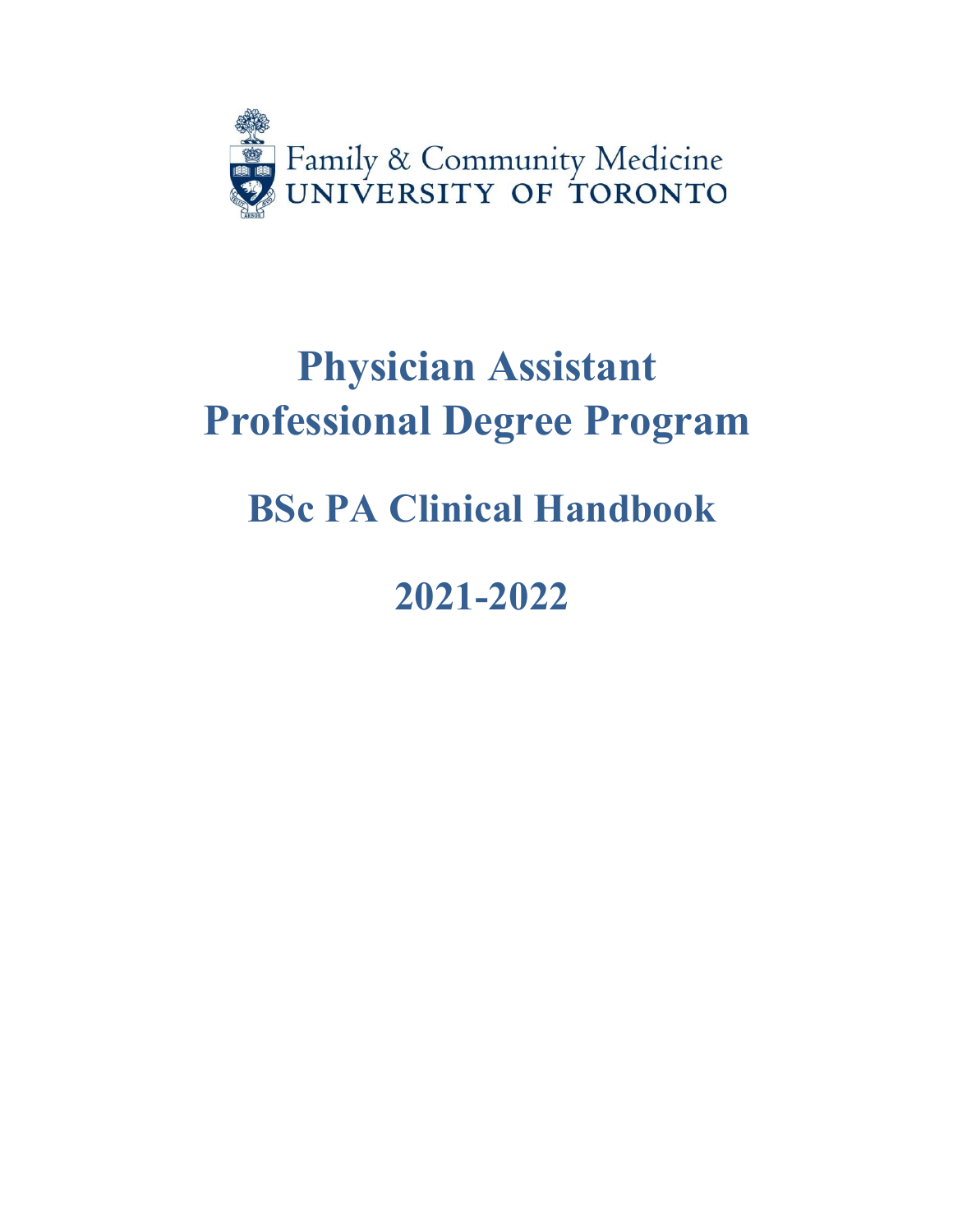# **Table of Contents**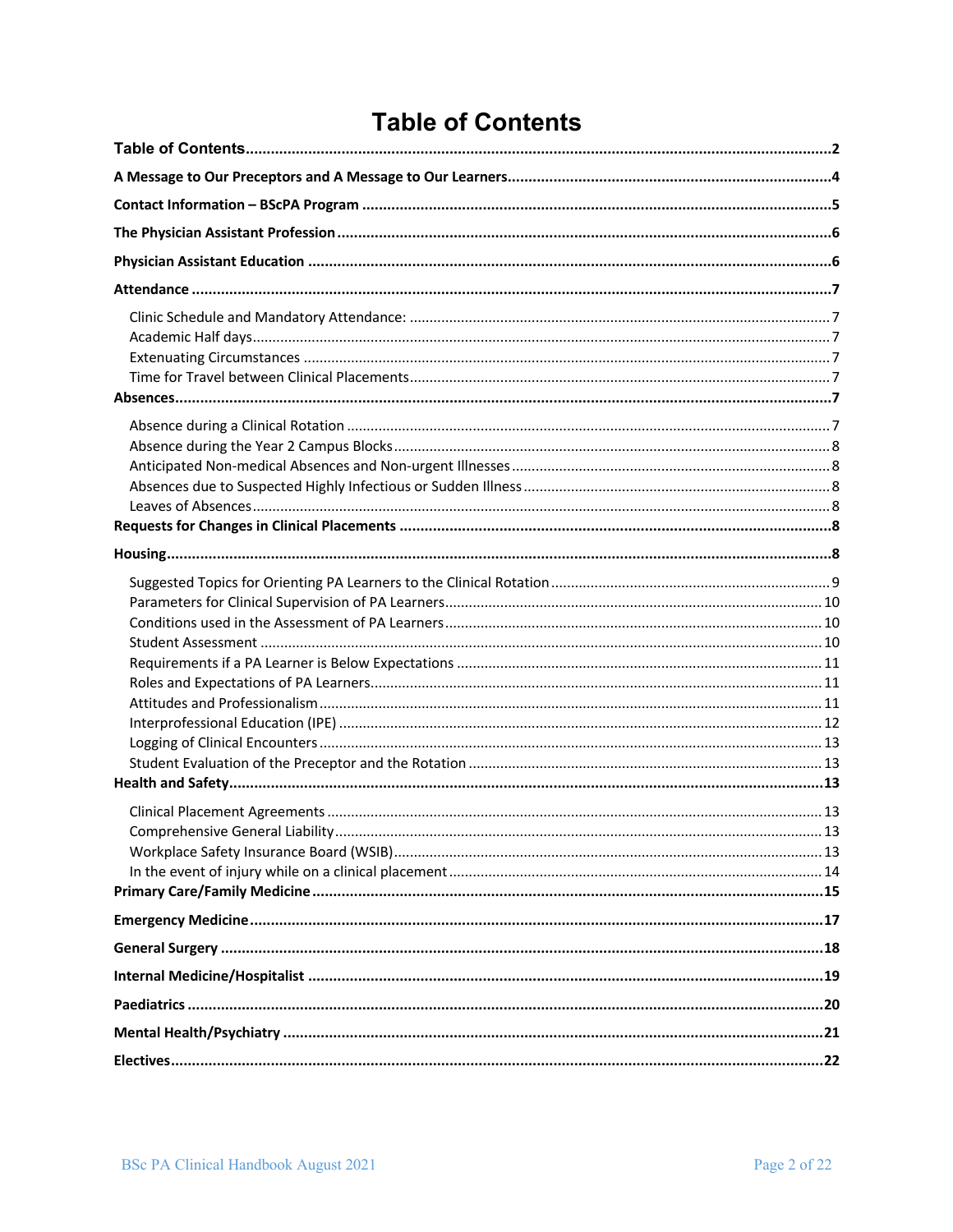## **IMPORTANT LINKS**

- 1. CAPAs national standard of practice (CanMEDS-PA) https://capa-acam.ca/aboutpas\_\_trashed/canmeds-pa/
- 2. What to do if student experiences an injury in a clinical setting flowchart http://www.md.utoronto.ca/workplace-injury-and-health-care-access
- 3. Students on Unpaid Work Placement Accident Form1 http://paconsortium.ca/forms
- 4. ACE INA Accident Form, http://www.oise.utoronto.ca/aphd/UserFiles/File/ACE%20INA%20Accident%20Repo rt%20From.pdf
- 5. Office of Health Professions Student Affairs, Faculty of Medicine, University of Toronto http://www.md.utoronto.ca/ohpsa/

<sup>&</sup>lt;sup>1</sup> Email completed form to placements@utoronto.ca AND to paprogram.coordinator@utoronto.ca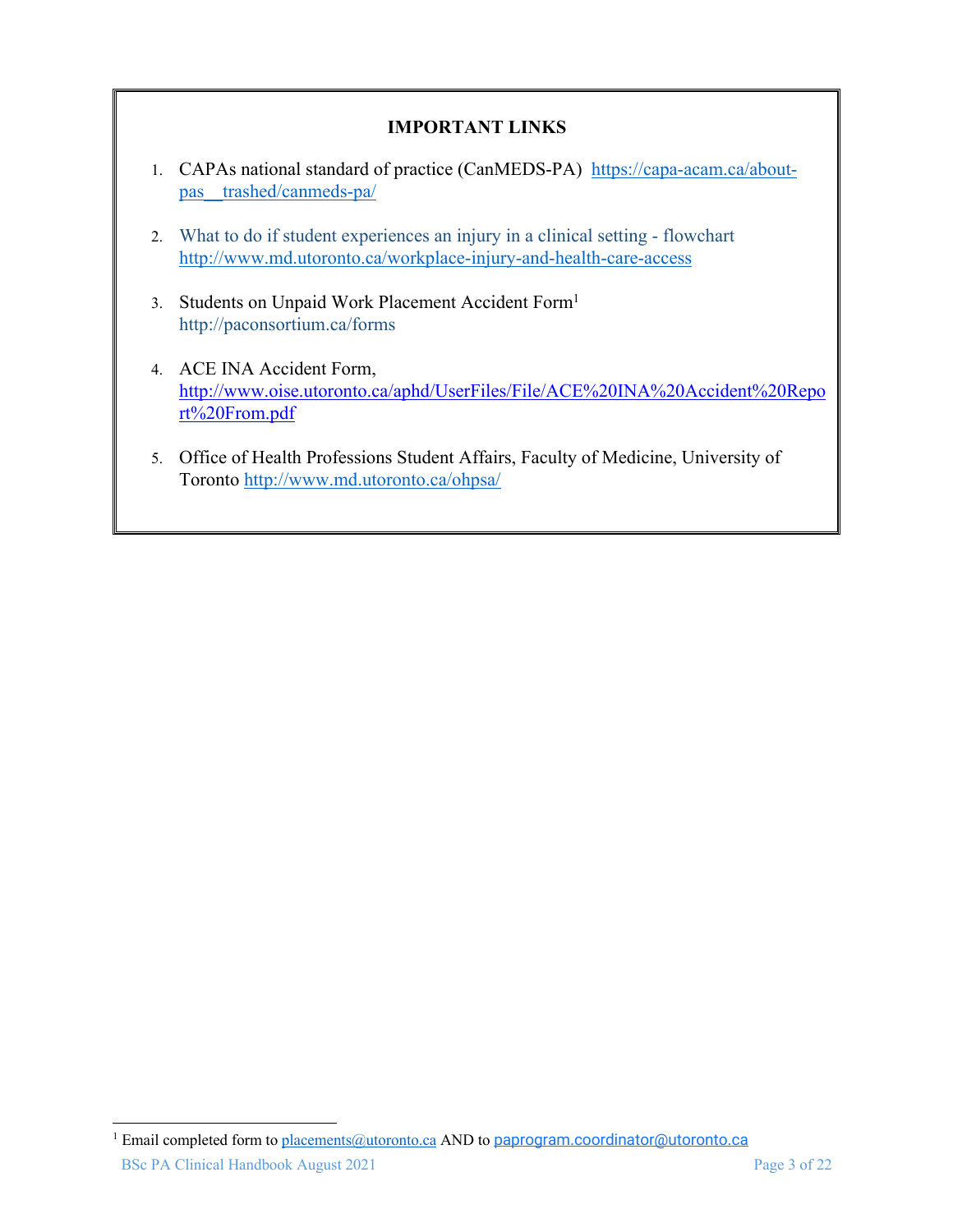# **A Message to Our Preceptors and A Message to Our Learners**

Dear Preceptor,

Thank you for being part of the education continuum as a Physician Assistant Preceptor. There is no greater honour than having students enter into the healthcare work force knowing that you were, in a large part, responsible for their clinical education and mentorship. With this comes added responsibility, not only for the medical education of the students, ensuring they meet the expected competencies, but that they adopt the appropriate attitudes and professional demeanour expected of a Physician Assistant.

The competencies expected of the PA learners as articulated in the Canadian Association of Physician Assistants CanMEDS-PA, formally the Scope of Practice and National Competency Profile, available as a separate document here and is referenced in this handbook<sup>2</sup>. Your familiarity with this document, which follows the established CanMEDs format used in medical education, will enable you to appropriately assess the PA learners in the clinical environment.

Learners are assessed in a variety of ways, including your summative assessment in the clinical field as a preceptor. In addition, learners are expected to participate in formative assessments throughout their clinical placements, as well as knowledge-based assessments in standardized formats. The combination of multiple assessments in a variety of settings are an integral part of our program's philosophy, in order to ensure the PA learners meet the competencies expected of them. Early and frequent formative assessments are integral to the early recognition of students in difficulty, and allow the opportunity for the BScPA program to assist the PA learners to address these difficulties and meet the expected standards. Your cooperation and ongoing communication with the BScPA program team is appreciated in advance, as we work collaboratively towards the education of our future PA healthcare providers.

As you go through the Clinical Handbook, you will see we have incorporated our overall educational strategies, and other supporting information that will be useful for you and your PA learner during the clinical placement time you spend together. We welcome your input and feedback throughout the clinical year, as you assist us in fulfilling the mandate of the PA program for continual self-improvement and meeting the evolving needs of healthcare.

Thank you, preceptors, for your support and expertise in the education of our future Physician Assistants.

Dear PA Learners,

This handbook will provide you and your preceptor with the information you require during your clinical placements, from the logistics to the required competencies. Use this handbook and the links provided to access the material that will assist you and your preceptor so that you can make the most of the education experience before you. The practical training you will receive is a precious gift as patients, their families, and the entire healthcare team welcome you into their lives as a trainee. Respect this privilege and remember that even as a trainee, you represent the PA profession in your actions and successes. Strive to balance the obligations you carry - your academic responsibilities, your own families and friends and yourselves.

It is your responsibility to become familiar with the procedures, processes, and expectations of you while in clinical placements. You are also expected to take an active role in ensuring the timely completion of your assessments and your clinical logs, all of which are required in order to complete the BScPA Program.

Thank you, learners, for your active role in assisting in the healthcare delivery for Ontarians, and for your dedication to the PA Profession.

Sincerely,

Britton Sprules CCPA Clinical Course Director

<sup>2</sup> CAPA, 2015 CanMEDS-PA at: https://capa-acam.ca/wp-content/uploads/2015/11/CanMEDS-PA.pdf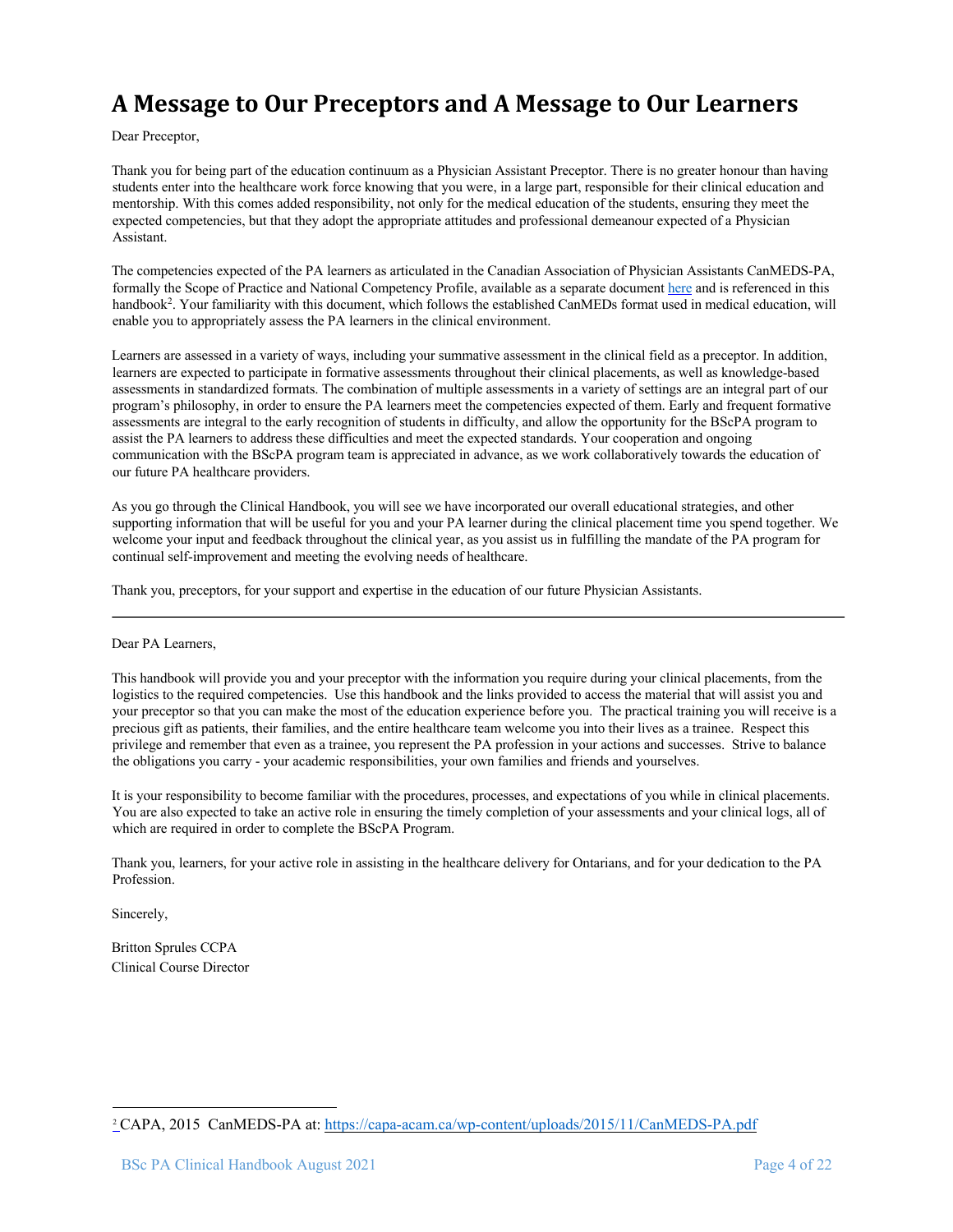# **Contact Information - BScPA Program**

## **NOSM Clinical Office**

| <b>NAME</b>                           | <b>TITLE</b>                      | <b>Address</b>                                                                                                                                                             | <b>EMAIL</b>        | <b>PHONE</b>                                 |
|---------------------------------------|-----------------------------------|----------------------------------------------------------------------------------------------------------------------------------------------------------------------------|---------------------|----------------------------------------------|
| <b>Britton Sprules</b><br><b>CCPA</b> | Clinical Course Director          | Physician Assistant<br>Program - Clinical<br>Directors Office $c/o$<br>Northern Ontario<br>School of Medicine<br>955 Oliver Road<br>Thunder Bay, Ontario<br><b>P7B 5E1</b> | bsprules@nosm.ca    | Cell: (807) 627-4812                         |
| Teena McLaren                         | Clinical Placement<br>Coordinator | Physician Assistant<br>Program $c/o$<br>Northern Ontario<br>School of Medicine<br>935 Ramsey Lake Rd,<br>Sudbury, ON P3E 2C6                                               | clinical.pa@nosm.ca | Phone: (705) 662-7197<br>Fax: (705) 675-4858 |

## **For additional information, please contact the Toronto Office:**

Physician Assistant Professional Degree Program University of Toronto Faculty of Medicine Department of Family and Community Medicine 263 McCaul Street, 3rd floor Toronto, ON, M5T 1W7 Physician.assistant@utoronto.ca Phone (416) 946-7173 Fax (416) 946-3511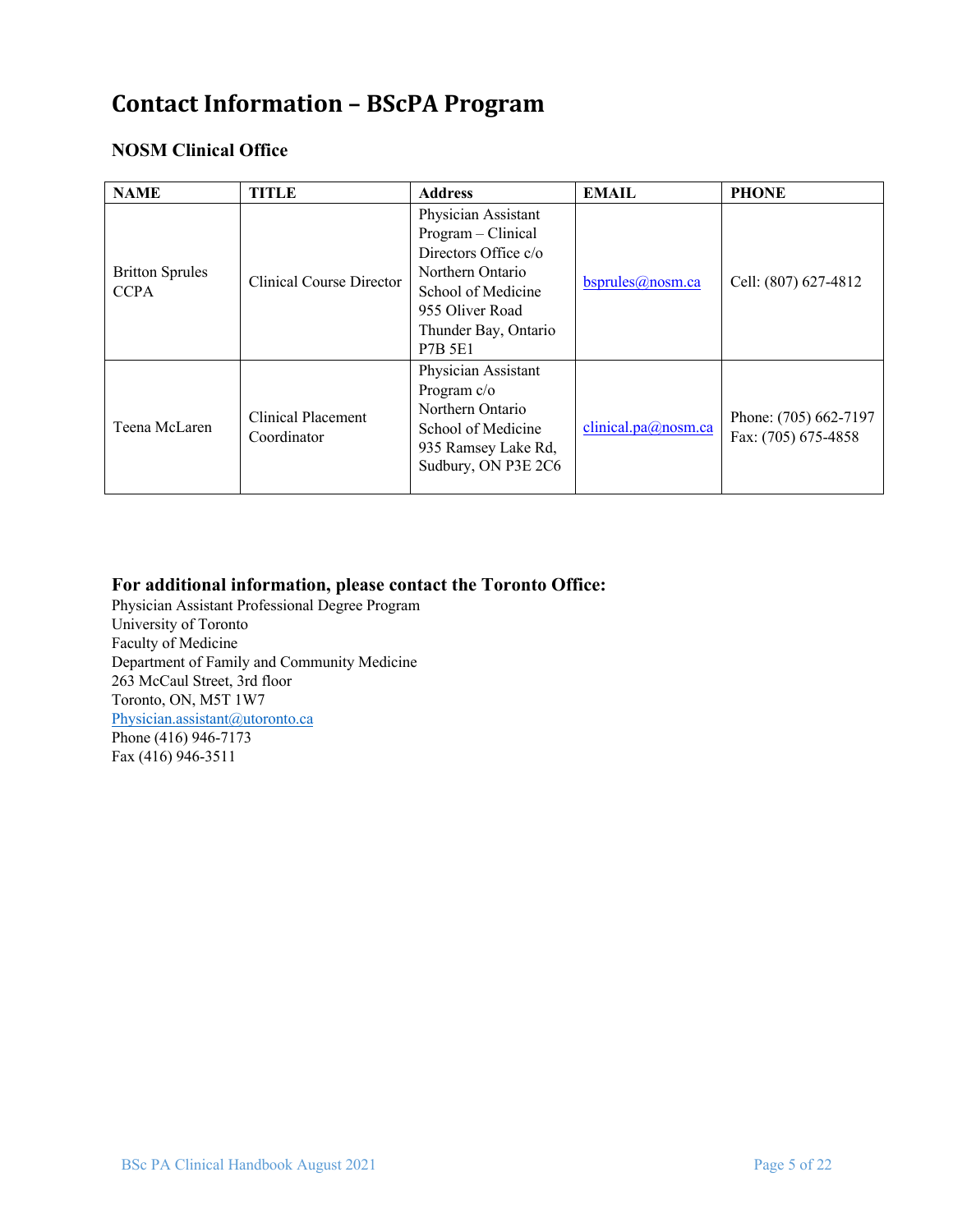# **The Physician Assistant Profession**

# **Definition and Role**

Physician Assistants (PAs) are academically prepared and highly skilled health care professionals who provide a broad range of medical services. PAs work across the spectrum of medical care, including surgical, medical and primary care. PAs are trained as generalists, and develop their clinical specialty expertise in their work environment under their supervising physician.

PAs are physician extenders, not independent practitioners; they work with a degree of autonomy, negotiated and agreed on by the supervising physician and the PA. PAs can work in any clinical setting to extend physician services. PAs complement existing services and aid in improving patient access to health care. A relationship with a supervising physician is essential to the role of the PA.

The role of the PA is unique among healthcare providers in that PAs are not autonomous practitioners; the supervising physician determines what services and/or procedures the PA is permitted to carry out as delegated acts. Although there are established competencies and a defined scope of practice for PAs in Canada<sup>1</sup>, the role of the PA is specifically determined by the scope of practice of the supervising physician and by the physician/PA relationship. The exact role and responsibilities of the practicing PA must be clearly defined and may change over time as the physician/PA relationship evolves.

# **Physician Assistant Education**

## *BScPA Program Overview*

The **Bachelor of Science Physician Assistant degree** (**BScPA**) is a full-time professional, second-entry undergraduate degree program based in the Department of Family and Community Medicine (DFCM) in the Faculty of Medicine at the University of Toronto (U of T).

The BScPA program is delivered in collaboration with Northern Ontario School of Medicine (NOSM) and The Michener Institute of Education at UHN (Michener). The three institutions have formed the Consortium of PA Education collaboratively contributing in the development, administration, and delivery of the U of T degree.

The BScPA is a unique professional degree program that affords students the ability to study in their home community via a distance and distributed learning modality. Web based learning is combined with face-to-face campus components throughout the 24-month program. The first 12 months are academically focussed, with didactic courses and simulations. The second 12-months are the clinical year, comprised of clinical placements in various disciplines with an emphasis on a generalist approach to medicine. These clinical placements provide the PA learners with practical, real-world experiences which are aligned with the clinical objectives, as outlined in this manual. The clinical rotation objectives are based on the Canadian Association of Physician Assistants Scope of Practice and National Competency Profile<sup>1</sup>.

The Consortium offers students a balance in academic and clinical orientation, extensive access to healthcare relevant resources and a curriculum delivery model that maximizes rural training and geographic accessibility throughout Ontario. The program's intention is to equip graduates with the competencies necessary to establish the foundation for a sustainable Canadian Physician Assistant profession.

For additional information about the BScPA Program, including our mission, vision, guiding principles and academic overview, please visit our program website: www.PAconcortium.ca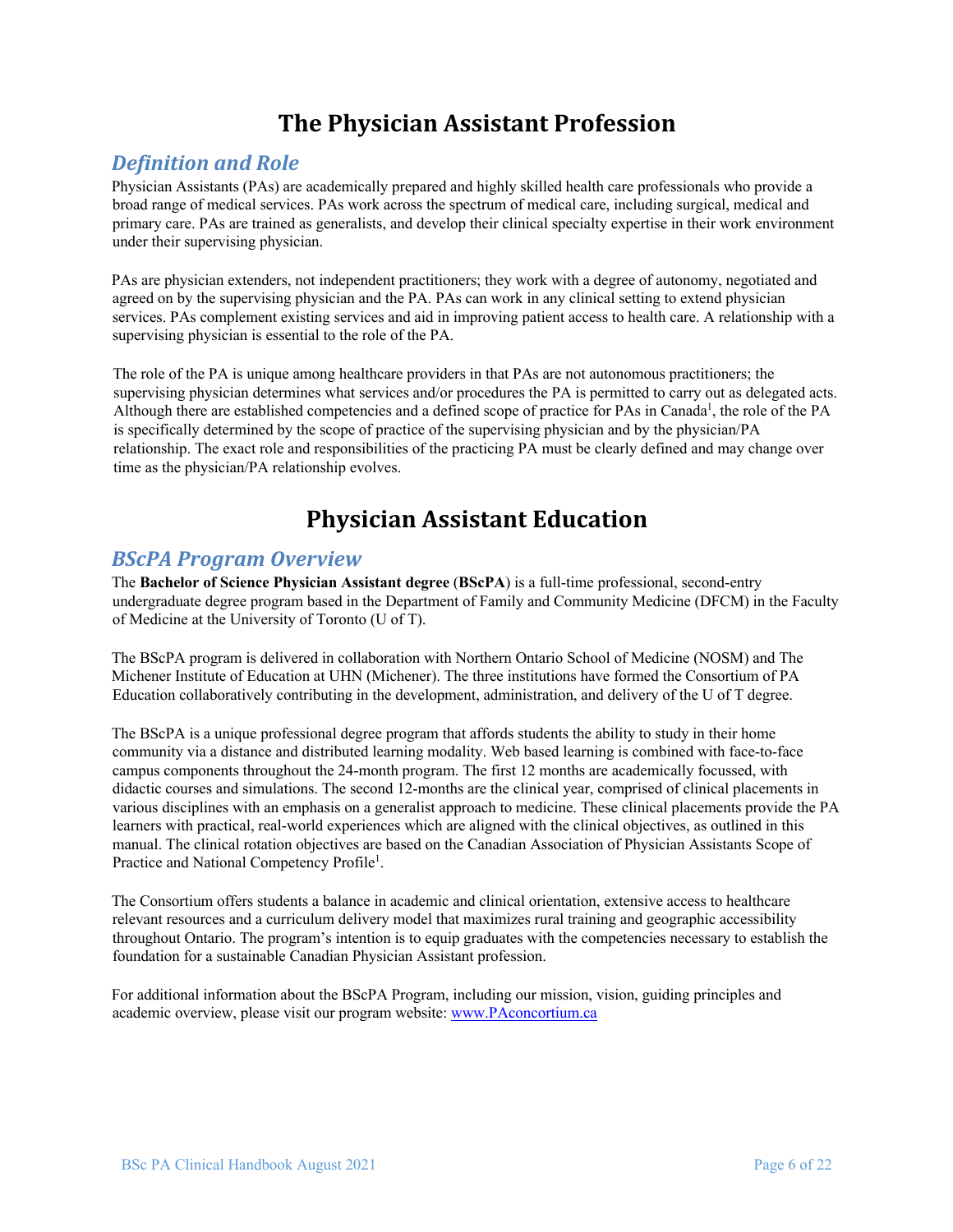# **Attendance**

## **Clinic Schedule and Mandatory Attendance**:

Attendance during the Year 2 Clinical Rotations is mandatory. PA Learners are expected to participate in their clinical rotations according to the expectations set out by the local preceptor who is responsible for the rotation. The day to day schedule for students on clinical placements is designated by the primary preceptor throughout the assigned clinical placement which may include weekends, evenings, nights and/or being on-call. Students are expected to participate in clinical activities for **4.5 days a week** (or 9 "half-days"), not including on-call activities or academic half days.

In conjunction and concurrent with the clinical year, academic courses will be delivered via both online modules and face to face attendance. The Campus Blocks are spread throughout the year, at the Academic Centre (UofT), allowing for simulations and group collaborative learning opportunities.

# **Academic Half days**

Students are expected to have **one half day a week as protected time** for their academic course work. The **fixed**  $\frac{1}{2}$  **day is Wednesday mornings** (until noon), and this is set for synchronized academic purposes. The 4<sup>th</sup> Wed morning is allocated for the online End Rotation Exam (ERE).

# **Extenuating Circumstances**

In the event a student believes they have extenuating circumstances that may require an adjustment to their typical clinical schedule, they are expected to take action in advance. This may be for ANY reason, i.e. requiring additional time for travel, adjusting the 4 day a week clinical attendance to more or less in a given rotation, etc. The student is expected to contact the University of Toronto's Faculty of Medicine's Office of Health Professions Student Affairs. Any adjustments may only be possible upon further discussion with the Clinical Coordinator (or designate) in advance.

## **Time for Travel between Clinical Placements**

When PA Learners are required to travel from one clinical placement to another, students may be excused from scheduled clinical duties on the weekend days that fall between the conclusion of one clinical placement and the commencement of the next.

# **Absences**

Student attendance and absence notification is outlines in the Student Handbook. All forms are available on the BScPA program website, in the Student Handbook, and in Quercus in the PA Program course shell. Students are responsible to ensure they make up any missed time in the event of a short-term absence.

# **Absence during a Clinical Rotation**

During the Clinical Phase (Year 2) of the Program, while at clinical sites, students are responsible to notify BOTH their preceptor and the Clinical Course Director regarding any and all absences. A cumulative absence of more than two days due to illness may require documentation with a doctor's letter for the absence, to be submitted to the Clinical Course Director. An Absence Notification Form must be submitted to the PA program office within 7 days of the absence for tracking purposes. As attendance is mandatory, depending on the circumstances, absences or additional professional issues may be subject to a Professional warning. See 1.2.11 'Absences during Clinical Rotations in Year 2' in the Student Handbook for further information.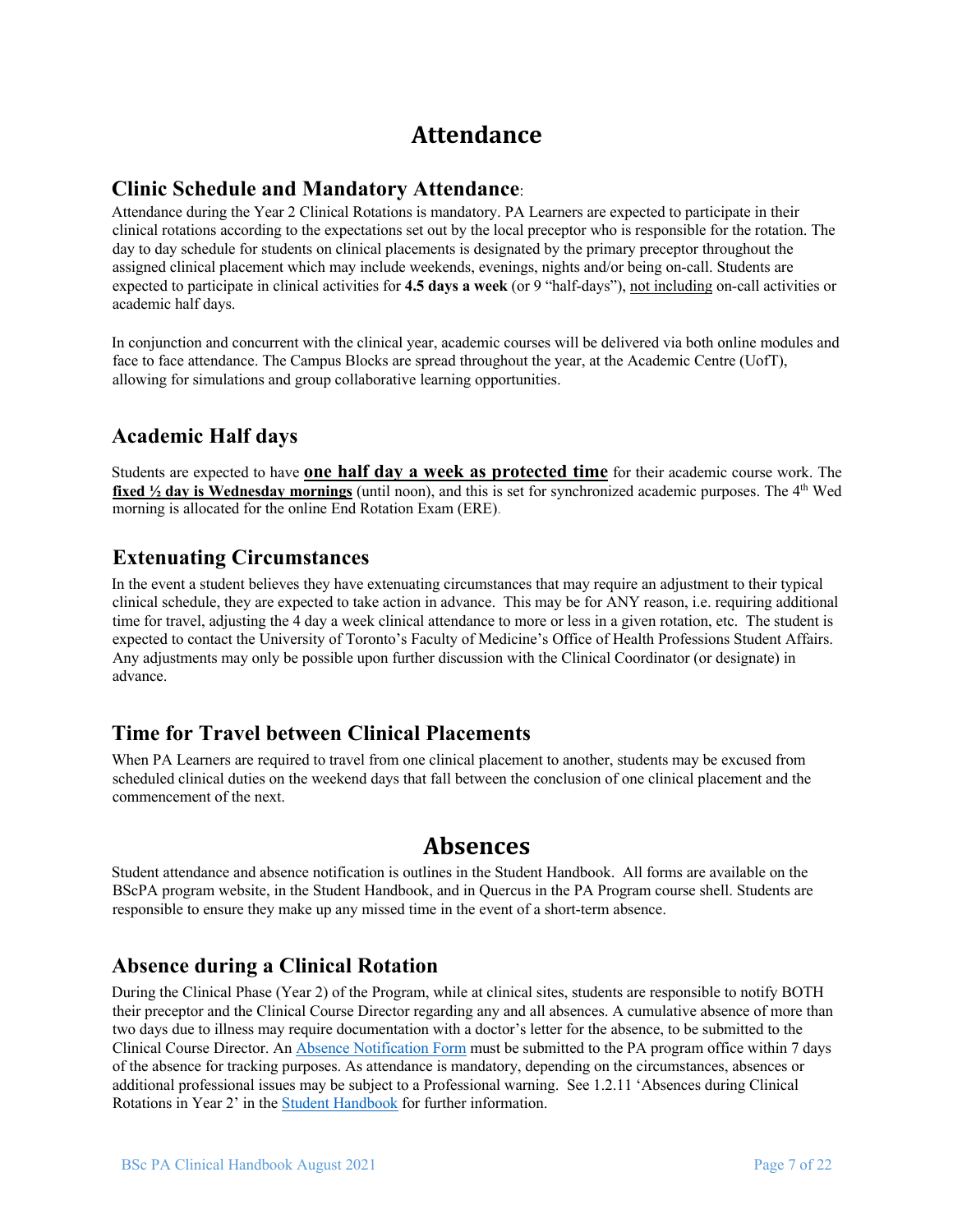# **Absence during the Year 2 Campus Blocks**

Attendance during the Year 2 Campus Blocks (March and June) is mandatory. See 1.1 'Regular attendance' in the Student Handbook. 1.2.11 'Absences during Clinical Rotations in Year 2' in the Student Handbook for further information.

## **Anticipated Non-medical Absences and Non-urgent Illnesses**

Anticipated absences of greater **than two days'** duration during the Year 2 Clinical year, whether during the Clinical Rotations or the Campus Block weeks requires support from the Office of Health Professions Student Affairs. A Petition for Consideration Form should be submitted to the Medical Director (submitted to the PA program office) prior to approval. It is the responsibility of the PA Learner to ensure sufficient time to coordinate the approval for the requested absence. Students should not assume the approval will be automatic and are expected not to make any plans prior to the granted approval. Students are responsible for any missed material while absent.

## **Absences due to Suspected Highly Infectious or Sudden Illness**

Unexpected absences require courteous and professional notification as soon as possible in a manner appropriate to the individual circumstances. During the Clinical Year, students will be evaluated on their professional behaviours and responsibilities, and attendance will be considered at that time. Students are expected to use common sense and good judgment in determining whether they should attend clinical placement in the event of their own acute illness.

In the event of an acute illness, PA learners are expected to notify the following contacts by email as well as phone, (as email can be unreliable at times): The clinical preceptor The site Medical Affairs office (if relevant) The Clinical Course Director The BScPA Program Office and relevant faculty members (during Campus Block)

It is the responsibility of the PA learner to **directly** contact the appropriate individuals as instructed in the event of an absence, and not to rely on others to convey the message.

# **Leaves of Absences**

See 1.4 'Leaves of Absences' in the **Student Handbook** 

# **Requests for Changes in Clinical Placements**

PA Learners have been assigned clinical rotations upon initial and follow-up consultation with individual students. Once set, the rotation schedule is not typically changed. In the event that a student believes their personal circumstances are extenuating and warrant consideration to change a rotation, a training site or a preceptor, the student must discuss their concerns with the Office of Health Professions Student Affairs. Only with the support of the OHPSA will any changes be considered, in consultation with the student, the counsellor and the Clinical Coordinator (or Designate).

# **Housing**

When not staying at home during their clinical rotations, PA Learners are responsible to keep the Program office informed of their current housing with their local address and local phone number.

If a student believes they may have extenuating circumstances that can affect the housing that is offered for a particular placement, the student must contact the Office of Health Professions Student Affairs to discuss their situation. Only with the support of the OHPSA will any changes be considered, in consultation with the student, the counsellor and the Clinical Course Director.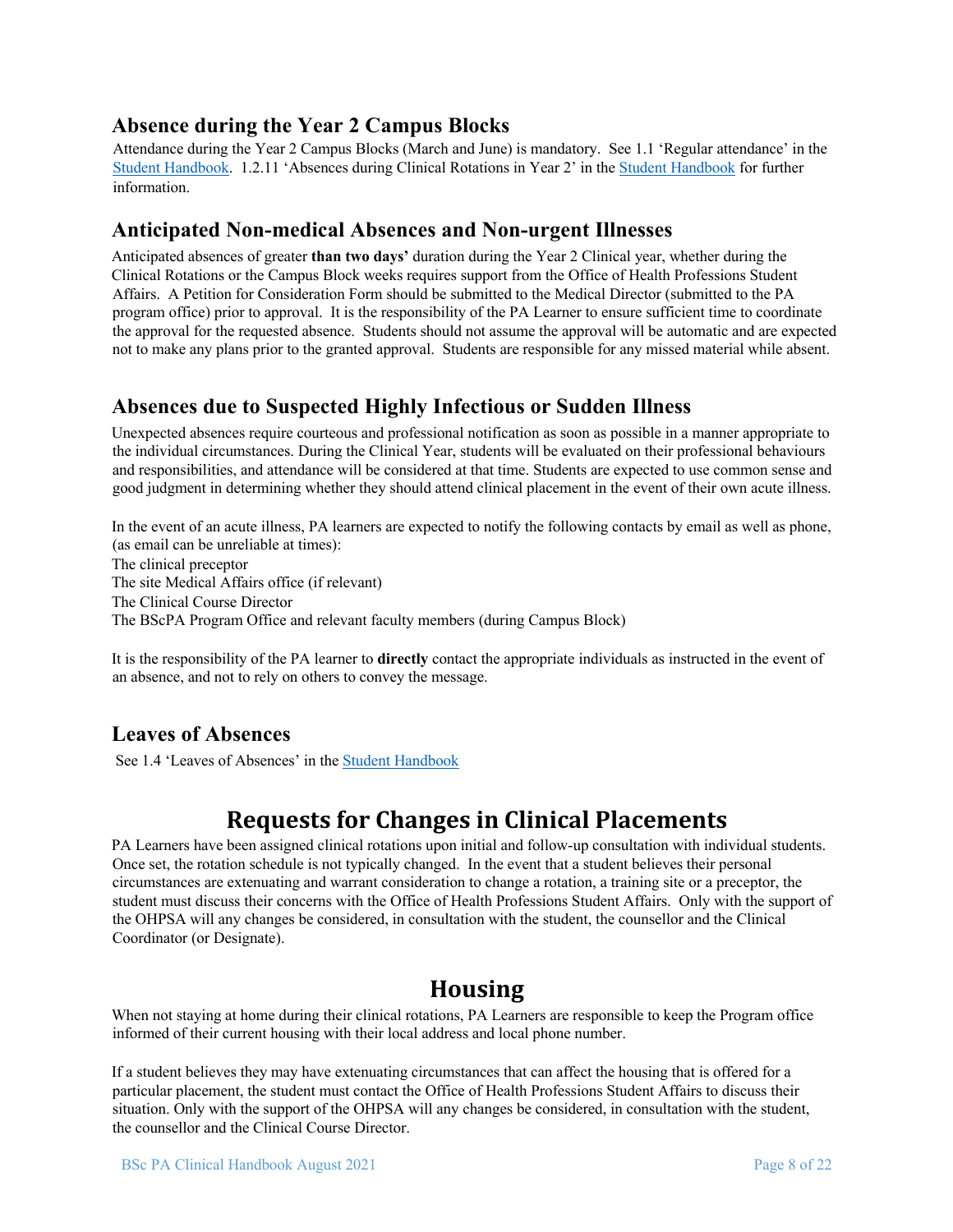# **Roles and Expectations of Clinical Preceptors**

The clinical preceptor is a licensed physician or health care practitioner who provides daily supervision of the PA Learner on clinical placement. The role of the clinical preceptor is that of clinical supervisor as well as faculty preceptor/teacher.

The clinical preceptor, as a **clinical supervisor**, is required to:

- 1. review patient cases, including information gathered by the PA Learner (history and physical examinations, preliminary diagnosis, and treatment plans)
- 2. co-sign/confirm any written or verbal orders given by the PA Learner

The clinical preceptor, as a **faculty preceptor/teacher**, is required to:

- 1. provide the PA Learner with adequate orientation to the clinical environment
- 2. within the first few days of the rotation, meet with the PA Learner to identify learning goals for the rotation
- 3. be conversant with the clinical objectives
- 4. provide an adequate work environment for the PA Learner e.g. clinical examination room and access to patients as required in order to meet objectives
- 5. identify learning resources/readings to support and facilitate the learning of the PA Learner, including suitable Interprofessional Education (IPE) activities
- 6. involve PA Learners in various procedures, ensuring that the level of student involvement corresponds to the appropriate competence level of the student
- 7. identify appropriate patient encounters and procedures suitable for PA Learners in accordance with the clinical objectives and CAPA CanMEDS-PA
- 8. communicate with PA Learners regarding the need to schedule academic protected time every week
- 9. provide the PA Learner with regular, ongoing feedback related to their performance in the clinical environment and with respect to how the PA Learner is progressing in terms of the objectives for the rotation
- 10. provide the PA Learner with structured feedback in the format of specific required student assessments:
	- a. Mid-rotation: Observation of Clinical Skills 1(first of two)
	- b. Final Week of rotation: Observation of Clinical Skills 2 (second of two)
	- c. End-rotation: Assessment of Student Clinical Performance
- 11. Proctor or appoint a proctor for the End Rotation Exam on the last Wednesday morning of the rotation.

# **Suggested Topics for Orienting PA Learners to the Clinical Rotation**

- $\checkmark$  Introduction to clinical, clerical and administration staff
- $\checkmark$  Tour of facility
- $\checkmark$  Location of student study space/library within hospital/clinic (including internet access, learning resources such as mannequins, simulators, etc.)
- $\checkmark$  Location of student lockers to include use and location of lab coats
- $\checkmark$  Location of lounge
- $\checkmark$  Location of on-call room(s) ( if required)
- $\checkmark$  Contact information for on-call or assignment of a pager
- $\checkmark$  Review of clinic/hospital charting system and dictation system (if required)
- $\checkmark$  Review of hospital /clinic policies and procedures manual to include codes, security codes, evacuation procedure and Occupational Health and Safety Guidelines, hospital dress code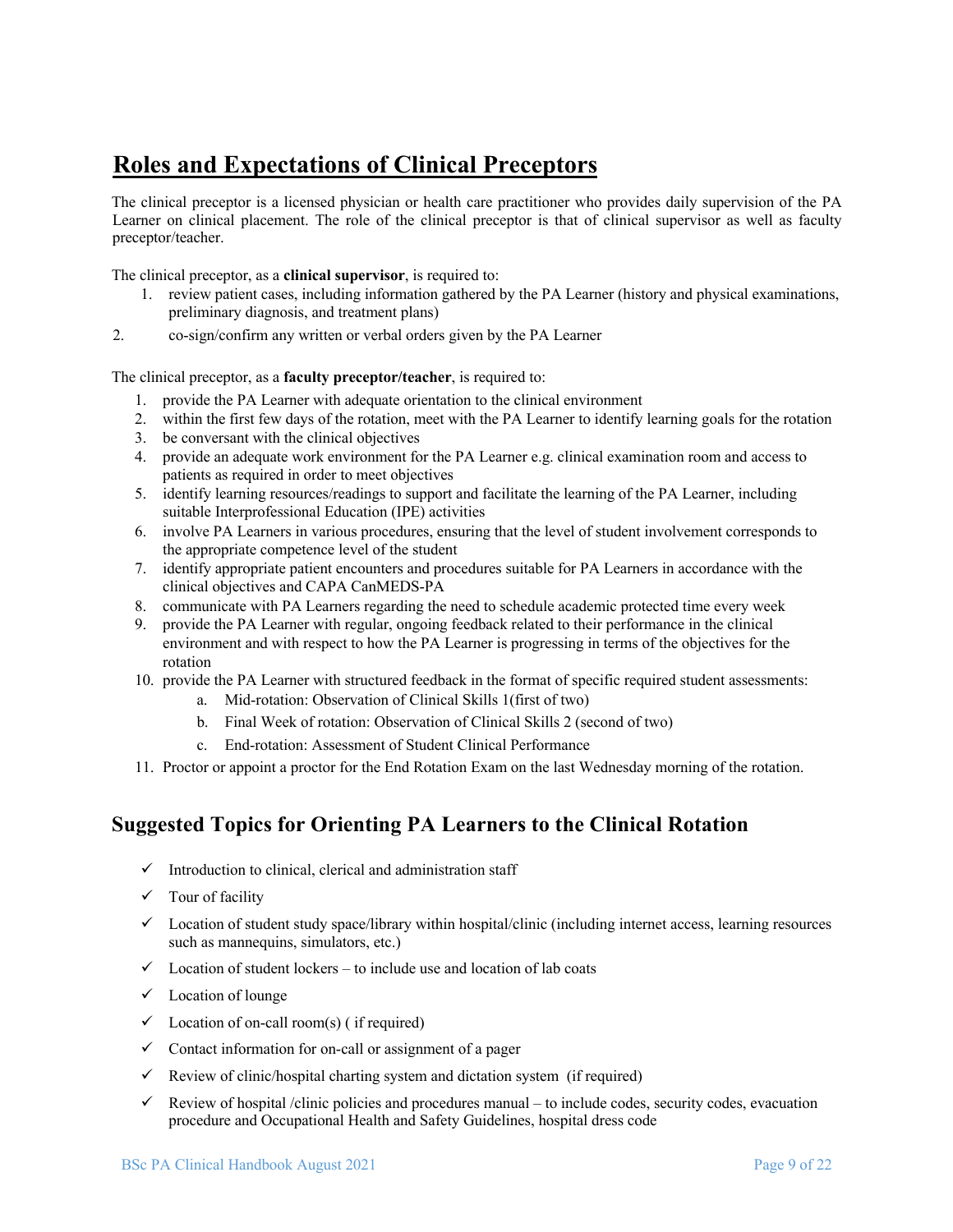$\checkmark$  Review of parking availability and parking permits

# **Parameters for Clinical Supervision of PA Learners**

The supervision of the PA Learner is no different from any other medical learner. The ultimate responsibility for the patient care lies with the most responsible practitioner. No patient is to be discharged without the most responsible practitioner establishing a practitioner – patient relationship.

The assessment of the Physician Assistant student must be based on the CAPA 2015 CanMEDS-PA, formally the Scope of Practice and National Competency Profile<sup>1</sup>. These include competencies in the role of Medical Expert, Communicator, Collaborator, Manager, Health Advocate, Scholar and Professional.

## **Conditions used in the Assessment of PA Learners**

Physician Assistant Students should be assessed under the following conditions:

- While being observed by a preceptor
- While working with a physician or health care provider
- In a real or simulated clinical environment
- With a real or standardized patient
- With access to reference material, clinical documents, clinical instruments and supplies

### **Student Assessment**

## *Types of Assessments*

PA Learners will be assessed by the following assessment tools during each clinical rotation:

- 1. Throughout Rotation:
	- a. Ongoing Feedback
	- Formative feedback on a daily basis between preceptor and PA Learner
	- Case Logs entered daily by the student
- 2. Weekly throughout Rotation:
	- a. "Observation of Clinical Skills Assessment"
		- To be completed and submitted through MedSIS weekly during the rotation -Formative assessment
- 3. End of Rotation:
	- a. "Assessment of Student Clinical Performance"
		- To be completed and submitted through MedSIS during the final week of the rotation
		- Summative Assessment used to pass/fail the rotation
- 4. "End Rotation Exam"

- The last Wednesday morning of each rotation will be scheduled for that rotation's web based proctored exam. The exam will consist of 120 questions, 100 scored and 20 non-scored, multiple choice, 2 hours in duration. The exceptions are: Primary Care A&B and Electives

## Accessing the Assessment forms

The "Observation of Clinical Skills Assessment" and the "Assessment of Student Clinical Performance" with their corresponding instructions and rubrics are available on MedSIS. The assigned preceptors will be sent an email with the direct link to the required assessment form. Preceptors are expected to complete the forms on-line. Using the direct link, the preceptor will be granted access to the assessment form. The email is not to be forwarded to another supervisor as it is specifically generated for the assigned preceptor. If a different supervisor wishes to complete the assessment instead of the assigned preceptor, the supervisor must contact clinical.pa@nosm.ca to have the assessment form reassigned. Preceptors may access the "Assessor's Rubric" for the "Assessment of Student Clinical Performance" on our website as follows: https://www.paconsortium.ca/information-preceptors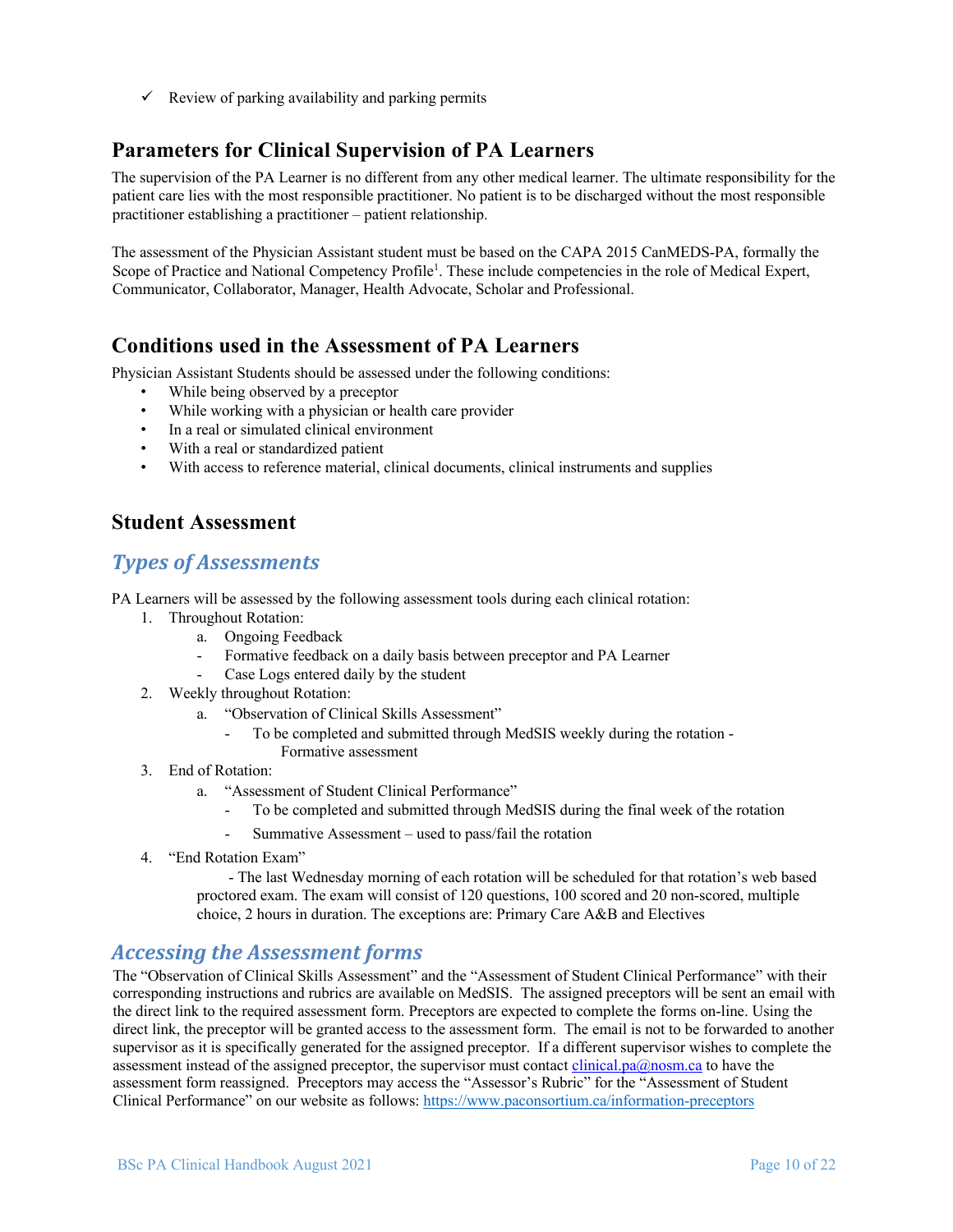## **Notifications and reminders to complete Assessment Forms**

Preceptors will be sent email notifications from MedSIS as a reminder to complete the evaluations. Reminder emails are sent at weekly intervals up to a maximum of 4 weeks. It is the professional responsibility of preceptors to ensure completion of the student assessments in a timely way, including setting aside time to meet with students face to face in the middle and end of the rotation for formal feedback.

# **Requirements if a PA Learner is Below Expectations**

For PA Learners who may not have demonstrated competency at the expected entry-level, or who demonstrated inconsistent competence or performed an egregious error, it is expected that the corresponding documentation will be timely, clear and comprehensive. The concern and/or performance should be described in detail to include the area(s) of weakness or event, immediate action taken and any follow-up that has taken place. At any time when a PA learner's competence is below expectation or of concern, the clinical preceptor is expected to contact the Clinical Course Director and/or Medical Director as soon as possible.

# **Roles and Expectations of PA Learners**

PA Learners on clinical placements are reminded of their responsibilities to adhere to the University of Toronto Governing Council's policy of the Standards of Professional Practice Behaviour**<sup>3</sup>** and the CAPA 2015 CanMEDS- $PA^1$ .

During clinical placements, students are expected to:

- 1. attend the clinical placement as scheduled
- 2. notify preceptors and clinical coordinator of any absence by email AND phone
- 3. maintain professional level of responsibility towards patient care
- 4. reflect daily on the clinical experiences, including completing the Case Log encounter logs as instructed
- 5. continue self-directed learning to complete the objectives for each rotation, including the use of the weekly academic protected time to complete reading in textbooks, on-line resources, published articles etc.
- 6. participate in on-call duties as scheduled
- 7. seek out guidance, mentorship, advice and help as required
- 8. try to resolve any perceived problems at a local level first, and communicate any unresolved issues to the Clinical Course Director
- 9. comply with local clinical placement policies as well those of the U of T with regards to conduct, dress and department (This may include the level of dress, wearing of jewellery and scent policies.)
- 10. wear identification badge at all times clearly identifying themselves as a Physician Assistant student
- 11. comply with local policies with respect to charting and documentation in patient records (some institutions do not authorize student to chart, while others specify timeframe requiring the supervising preceptor to countersign all documentation and orders)
- 12. advise preceptors on the requirement for the timely completion of mid-rotation assessment and end-rotation assessments
- 13. communicate with preceptors regarding the need to schedule academic protected time every week as well as time for proctored tests, as required

## **Attitudes and Professionalism**

The development or growth of an appropriate set of attitudes about patients, their illnesses and working within a healthcare team is one of the most important goals of clinical training. For example, Surgery can be a high intensity, high stress specialty and as such requires a positive attitude, which looks at a problem as a challenge not an impediment.

<sup>&</sup>lt;sup>3</sup> Available at: http://www.governingcouncil.utoronto.ca/policies/ProBehaviourHealthProStu.htm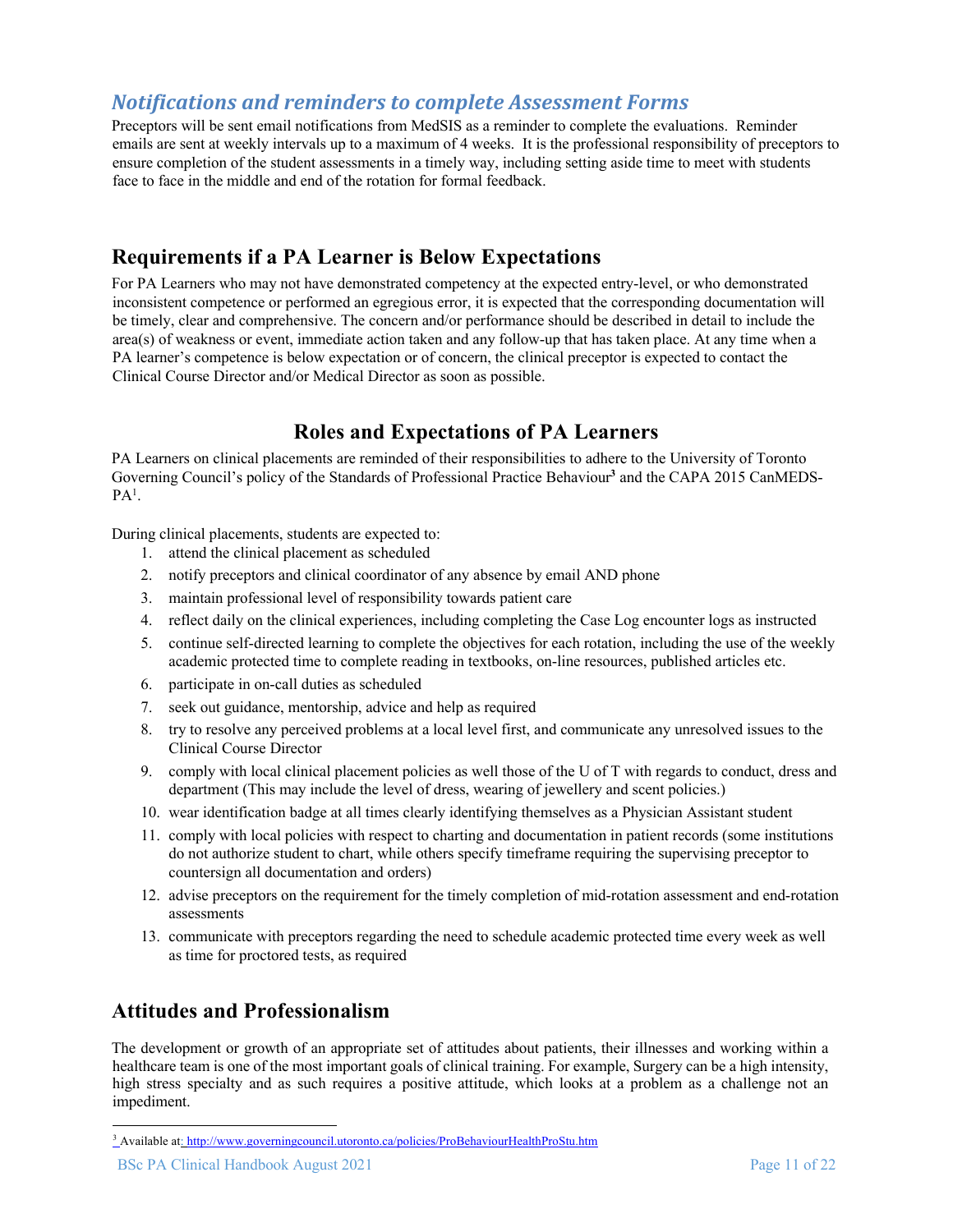The major categories of attitudes that PA Learners should develop in their clinical training are listed and described below:

(i) Attitudes which facilitate *appropriate professional and ethical behaviour.* 

PA Learners must behave:

- -Conscientiously
- With honesty
- With respect for patients and co-workers
- (ii) Attitudes which facilitate *reliability.*
	- These are implied when PA Learners:
	- Complete tasks without prompting
	- Provide comprehensive follow-up
	- Are always up to date
- (iii) Attitudes which foster *initiative and motivation*.
	- Evidence of these include the following behaviours:
	- Soliciting criticism and receiving it with equanimity
	- Consistently trying to improve
	- Sharing knowledge with others, volunteering to give talks
	- Effecting change
	- Being keenly interested in learning, and consistently learning around cases
- (iv) Attitudes which promote *interpersonal relationships* with patients, their families and other members of the health care team.
	- Evidence of these is seen when students:
	- Communicate appropriate information to patients and families in a clear and comprehensive way
	- Demonstrate an understanding of patients' and families' needs and concerns
	- Act with warmth, empathy and compassion
	- Show the ability to win confidence and cooperation of patients and family members
	- Handle difficult situations well
	- Are highly integrated into team structure

# **Interprofessional Education (IPE)**

The BScPA Program, as part of the Faculty of Medicine at the University of Toronto, includes the mandatory requirements of the Interprofessional Education Curriculum, offered by the Health Sciences faculties at our institution. The definition of an Interprofessional educational activity is when individuals from at least 2 different roles or professions learn about, from and with each other as a collaborate team, working towards best outcomes. Many clinical sites in Ontario have, imbedded within their Clinical or Medical Affairs departments, dedicated personnel and provide opportunities for all students to participate in IPE lectures, briefings and activities. Informal activities are also readily apparent, as healthcare delivery in Ontario is often delivered in a multidisciplinary way.

PA Learners are expected to continue fulfilling the IPE curriculum requirements into their second year in the BScPA Program. During this clinical year, PA Learners are expected to complete three specific clinical IPE learning activities at various intervals, as defined by the IPE curriculum. These activities need not occur in a single placement or at a single site, and it is recommended that a variety of IPE opportunities are sought out while in the clinical setting.

PA Learners are responsible to meet the deadlines for submission of at least one clinical activity by each of the set deadlines throughout the Clinical year (information is posted in Google calendar and Quercus)

Detailed requirements and deadlines throughout the year are posted in Google Calendar and available in Quercus. Clinical preceptors can play an active role in assisting PA learners seek out suitable IPE activities to meet their requirements (Information for preceptor regarding the IPE requirements is available upon request.)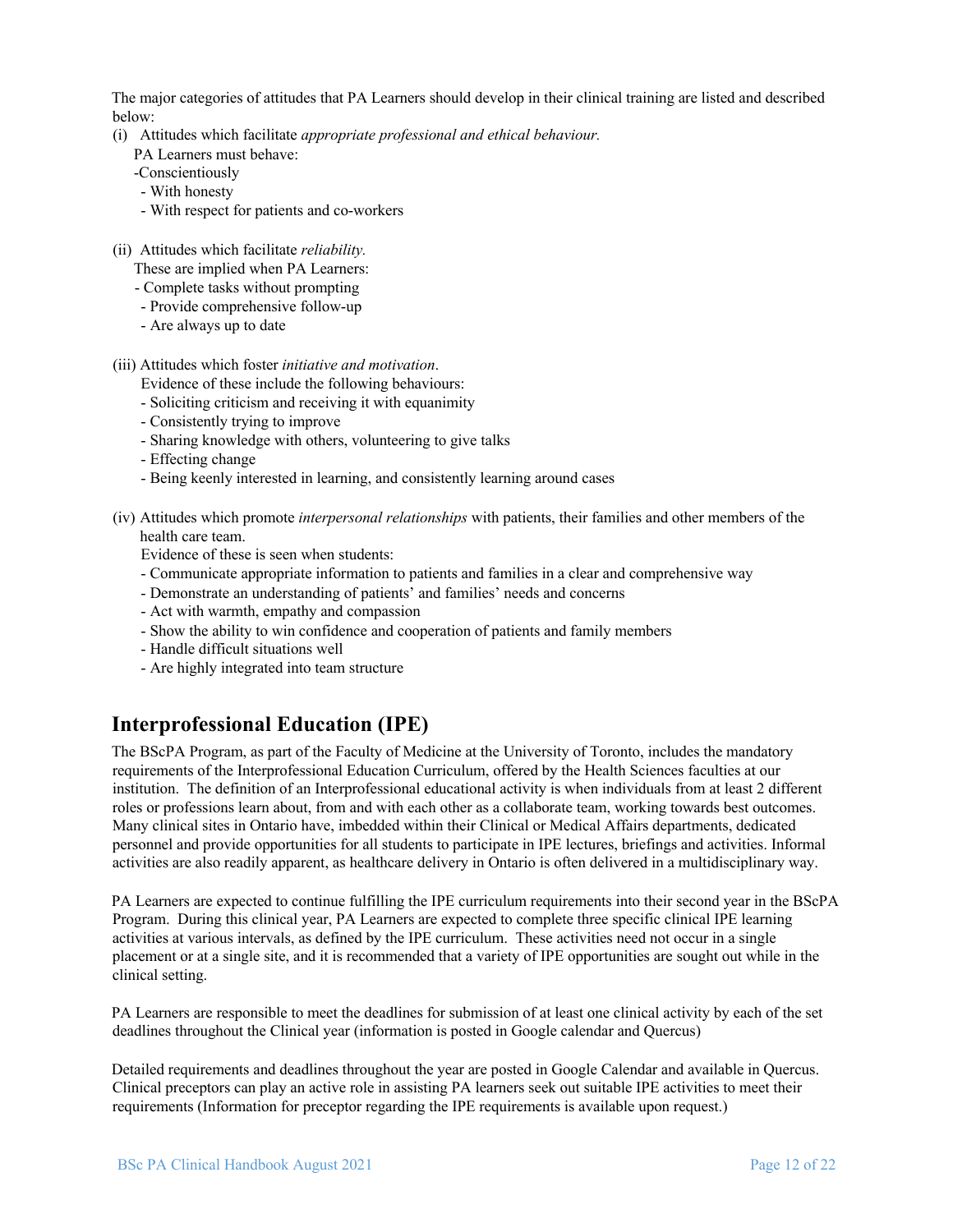# **Logging of Clinical Encounters**

PA Learners are expected to log patient encounters as a diagnosis, procedure or both in the Case Logs tracking tool. Students are strongly encouraged to log on a daily basis, in real time, during the clinic hours, using mobile devices or easily accessible computers. The list of mandatory diagnosis and procedures have been taken from the CAPA National Competency Profile, and are available in Quercus.

# **Student Evaluation of the Preceptor and the Rotation**

PA Learners will be sent the Preceptor Evaluation and Rotation Assessment in the final week of the rotation for timely completion.

# **Health and Safety**

The University of Toronto is committed to the promotion of the health, safety and well-being of all members of the University community, to the provision of a safe and healthy work and study environment, and to the prevention of occupational injuries and illnesses. For further information, please review the document found at: http://www.governingcouncil.utoronto.ca/policies/healthsa.htm

# **Clinical Placement Agreements**

Many existing clinical placement sites in Ontario already have clinical placement Affiliation Agreements with the University of Toronto, NOSM or Michener. If such agreement is not in place, a clinical placement site will be asked to complete the Clinical Placement Agreement prior to a PA starting a clinical training.

# **Comprehensive General Liability**

Registered students of the U of T BScPA program are covered under the U of T comprehensive general liability insurance policy against legal liability including medical malpractice liability, arising out of the performance of their student clinical duties while in Canada.

# **Workplace Safety Insurance Board (WSIB)**

Students of health sciences programs as identified by their university or college are eligible for Workplace Safety Insurance Board (WSIB) coverage of claims while on unpaid placements as required by their program of study. Private insurance will be provided should the unpaid placement required by their program of study take place with an employer who is not covered by WSIB.

The Ministry of Training, Colleges and Universities (MTCU) ensures that students on work placements receive WSIB for placement employers who have WSIB coverage and private insurance for employers who are not covered by WSIB for injuries or disease incurred while fulfilling the requirements of their placement.

The Ministry has now streamlined the WSIB claims process for all publicly-assisted colleges and universities. This will end the use of paper forms altogether. The streamlined process is as follows:

- a) Training Agencies are required to have in each student file, a declaration signed by the student indicating that s/he understands that s/he has WSIB coverage while on unpaid work placements;
- b) Training Agencies are required to provide a letter to Placement Employers indicating that:

Placement Employers and Training Agencies are not required to complete and sign the online *Postsecondary Student Unpaid Work Placement Workplace Insurance Claim Form* for each student in order to secure WSIB coverage;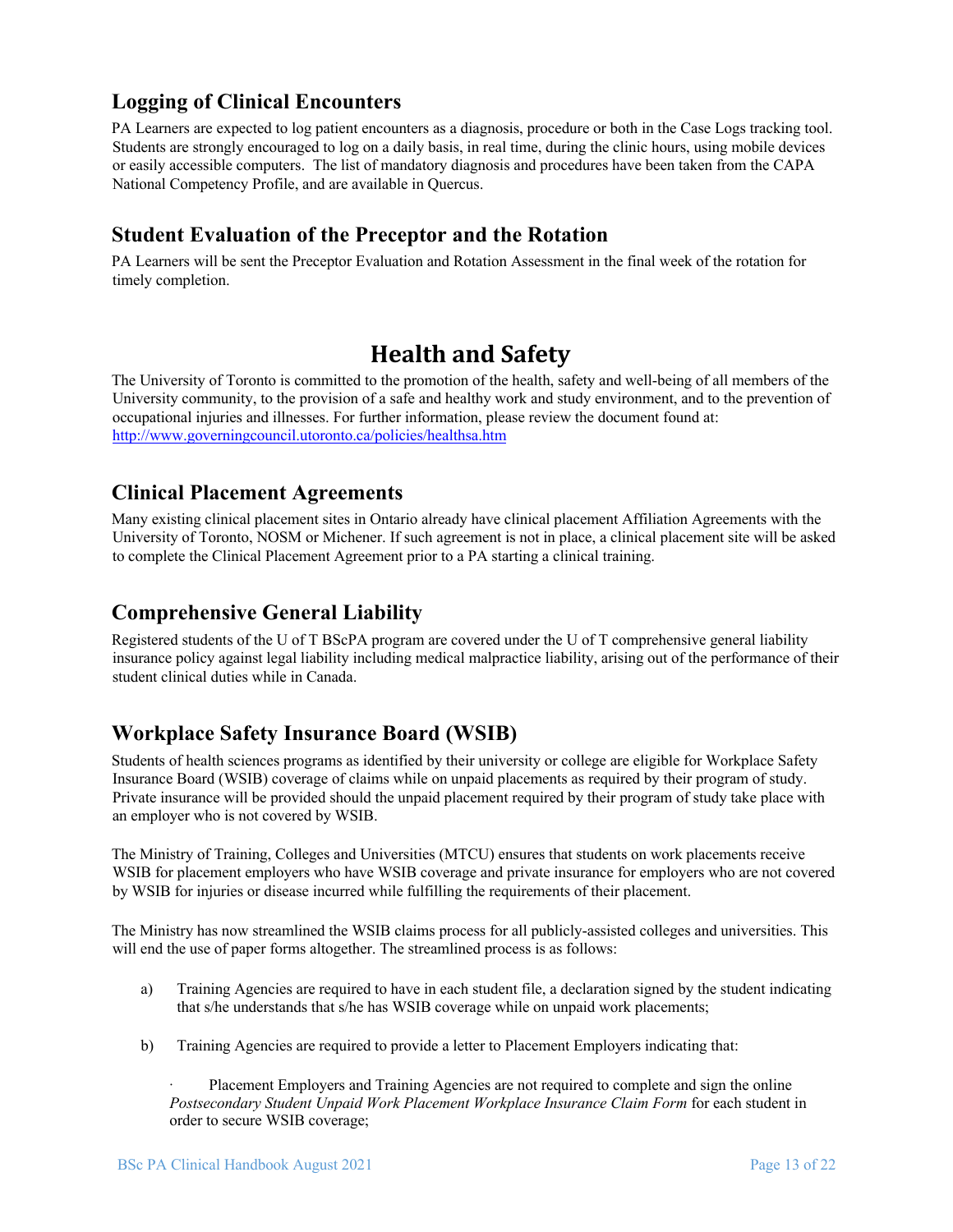- All WSIB procedures must be followed in the event of an injury/disease; and
- Training Agencies will keep a signed original of the placement letter on file and ensure that Placement Employers have a copy.
- c) The Training Agency will notify the Placement Employer whenever there are any changes to the work placement.

The Student Unpaid Work Placement Workplace Insurance Claim Form, is available on the Program's website at http://paconsortium.ca/forms

This form only needs to be completed when submitting a claim resulting from an on-the-job injury/disease. Please note that institutions will be required to enter their MTC- issued Firm Number in order to complete the online claim form.

Guidelines and Questions and Answers can be found on the Ministry's public website at: http://www.tcu.gov.on.ca/pepg/publications/placement.html

# **In the event of injury while on a clinical placement – notify the BScPA Program and Clinical Office as soon as possible**

Students in clinical rotations must seek medical assistance immediately at the clinical site. Depending on the severity of the incident at a non-hospital site, the student may be referred to an emergency department, a walk-in clinic or their family physician. The student must report the incident at the earliest opportunity to the Preceptor or delegate and to the Occupational Health Nurse at the clinical site, where applicable. When an accident or injury occurs at a hospital site and is non-critical, report to the Occupational Health Unit or the site specific equivalent during office hours or the site's off hours substitute for the Occupational Health Unit at all other times.

#### **Reporting Workplace Related Accidents of Injury to the University of Toronto**

If an incident were to occur with any University of Toronto student placement, please complete an accident report form and send it to the University at placements@utoronto.ca and paprogram.coordinator@utoronto.ca **as soon as** the accident occurs, as the timelines to submit workplace insurance claims are very tight

# **Clinical Placements - Overview**

The following section of the Clinical Handbook outlines the Clinical Placements by specialty. The provided information including: Rotation Overview, Clinical Environment, Call Schedule

After the individual Clinical Placement descriptions, there are the overall lists of requirements for every PA Learner to meet in order to successfully complete the program. It is expected that there will be overlap in exposure and that only a portion of the requirements will be met in one individual rotation, hence the utility of the Case Logs patient encounter logging tool.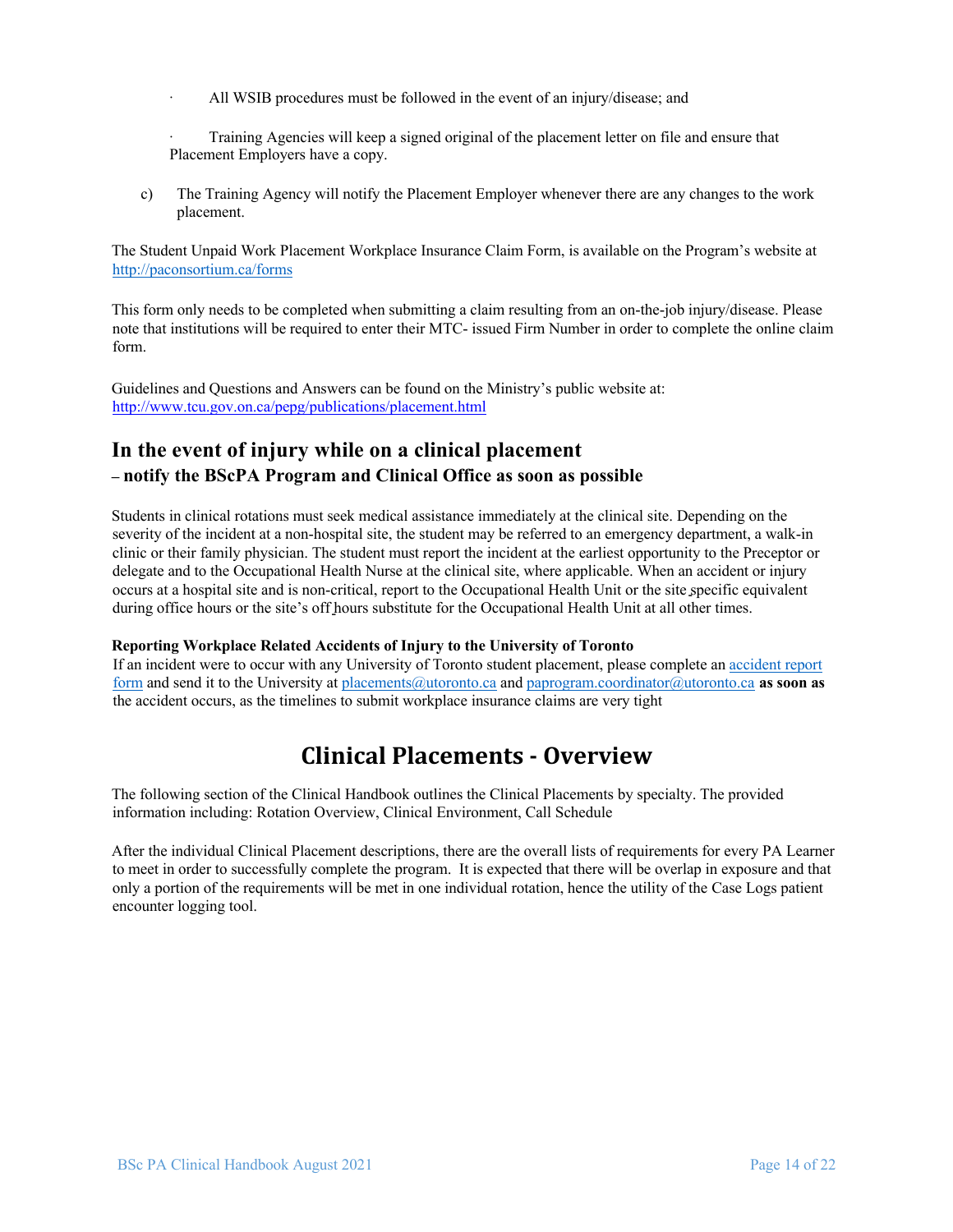# **Primary Care/Family Medicine**

### **Overview**

The Primary Care/Family Medicine clinical placement provides PA learners with opportunities to apply the medical theory learned during their didactic year to clinical practice by continuing to develop competence in clinical and procedural skills. The Primary Care/Family Medicine clinical practicum is arranged into up to three 4 week distinct training experiences, Primary Care A and Primary Care B. These have been scheduled for learners at the beginning and at the end of their clinical year; one placement is in Southern Ontario and one in Northern Ontario, corresponding to the PA learner's Home or Swap Training Locations.

The overall goal of the experience is for the learner to develop fundamental skills in evaluating and managing patients in the generalist family medicine setting with exposure to patients of all age ranges and a variety of medical disorders and conditions. The emphasis is on the accurate collection of patient information (histories, physical assessment and presentation of patient data for the preceptor's review), on various investigative studies and therapeutic regimens along with the education of patients regarding health risk behaviours and therapeutic regimens.

#### **Clinical Environment**

The preferred setting for this placement is a primary health care centre in which the PA learner is paired with a family medicine practitioner. Opportunities for clinical learning in Family Medicine clinics, ERs, Long-term Care institutions, and outreach clinics for special populations are encouraged.

#### **Work and Call Schedule**

The PA Learner is expected to work the same shift schedule as their preceptor; this may include day, evenings and weekends. The call schedule is in accordance with the clinical supervisor's own call schedule, but should be no more than 1 in 4. If the call duty goes past midnight, the PA Learner should be allowed to leave by noon the following day. If the call duty ends before midnight, the PA Learner is expected to work a normal shift the following day.

#### **End Rotation Exam**

At the completion of the rotation, a proctored End Rotation Exam is to be completed by each learner at the end of the Primary Care B rotation. The learner will require computer and internet access.

| Encounters/Diagnosis                       | Level of Involvement   |                                       |                                       |
|--------------------------------------------|------------------------|---------------------------------------|---------------------------------------|
|                                            | Discussed /w Preceptor | Observed Patient /w<br>this condition | Assessed Patient /w<br>this Condition |
| Abnormal vaginal bleeding (pre or post-    |                        |                                       |                                       |
| menopausal)                                |                        |                                       |                                       |
| Adnexal/pelvic mass                        |                        |                                       |                                       |
| Complications in pregnancy                 |                        |                                       |                                       |
| Contraceptive methods                      |                        |                                       |                                       |
| Fetal well being issues                    |                        |                                       |                                       |
| Genital tract infections/vaginal discharge |                        |                                       |                                       |
| Pap testing                                |                        |                                       |                                       |
| Menopause/urogenital aging                 |                        |                                       |                                       |
| Menstrual issues                           |                        |                                       |                                       |
| Prenatal care                              |                        |                                       |                                       |
| Sexual history                             |                        |                                       |                                       |
|                                            |                        |                                       |                                       |
| Dizziness/vertigo                          |                        |                                       |                                       |
| Epistaxis                                  |                        |                                       |                                       |
| Hearing loss                               |                        |                                       |                                       |
| Neck mass/lymphadenopathy/thyroid          |                        |                                       |                                       |

#### **FAMILY MEDICINE – Required Case Logging**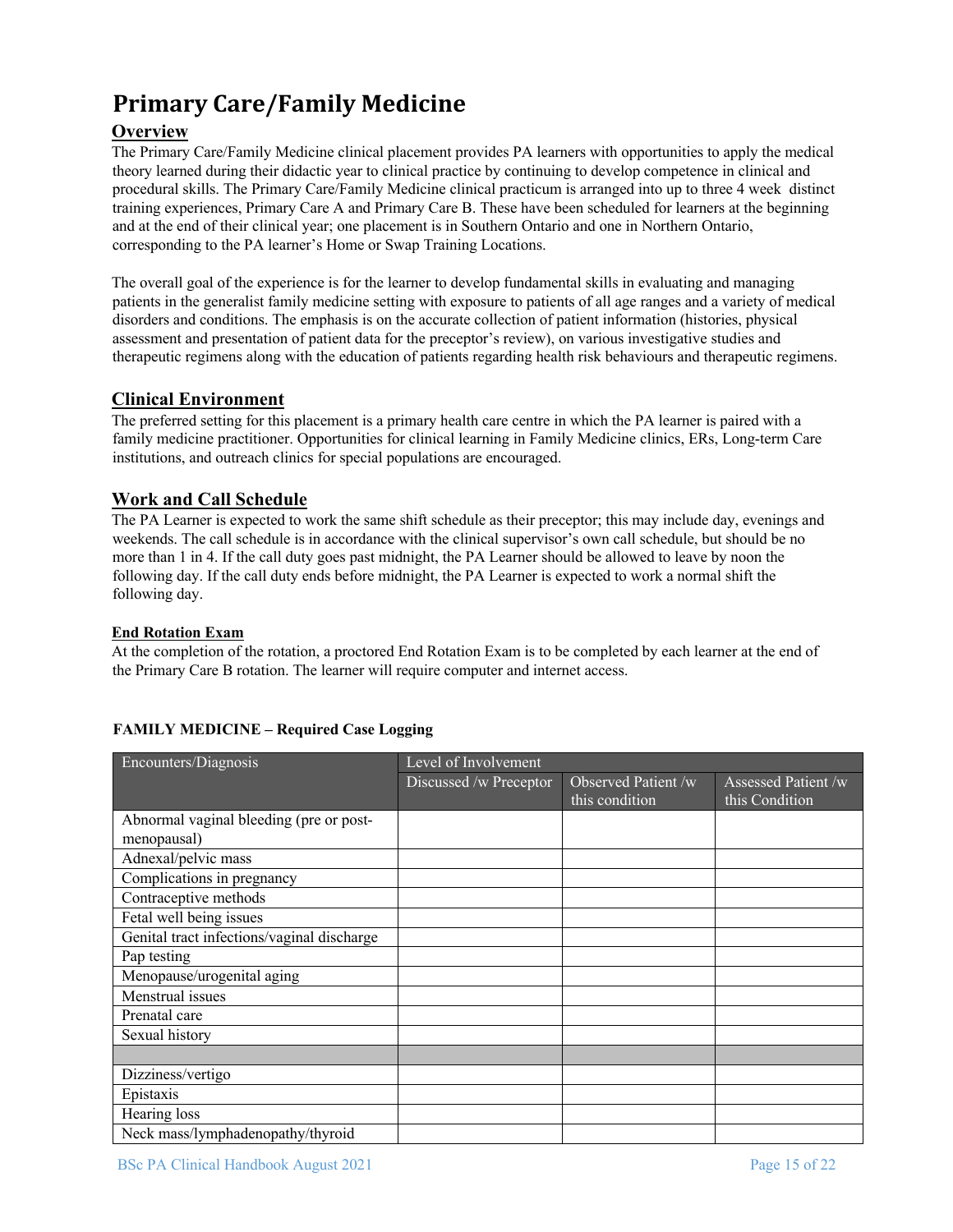| Otitis media/externa                   |  |  |
|----------------------------------------|--|--|
| Sinus issues                           |  |  |
|                                        |  |  |
| Abdominal pain/GI complaints           |  |  |
| Anxiety disorders/symptoms - also on   |  |  |
| psych                                  |  |  |
| Asthma                                 |  |  |
| Chest pain                             |  |  |
| Coronary artery disease                |  |  |
| Cough/dyspnea                          |  |  |
| Diabetes mellitus                      |  |  |
| Fatigue                                |  |  |
| Female preventive health exam          |  |  |
| Fever – on med list                    |  |  |
| Headache                               |  |  |
| Hypertension                           |  |  |
| Low back pain                          |  |  |
| Male preventive health exam (prostate, |  |  |
| testicular issues)                     |  |  |
| Mood                                   |  |  |
| Musculoskeletal concerns (back         |  |  |
| Obesity / nutrition counselling        |  |  |
| Osteoporosis                           |  |  |
| Palliative care                        |  |  |
| Review of blood work/lab abnormalities |  |  |
| Skin conditions                        |  |  |
| Urinary tract infection                |  |  |
| Well baby / child care                 |  |  |

| Procedure                             | <b>Observed</b> | Assisted | Independently |
|---------------------------------------|-----------------|----------|---------------|
|                                       |                 |          | Performed     |
| Otoscopy                              |                 |          |               |
| Speculum exam                         |                 |          |               |
| Cultures $-$ vaginal and/or cervix    |                 |          |               |
| Throat swab                           |                 |          |               |
| Counselling on sun protection and the |                 |          |               |
| ABCDEs of melanoma – move up into     |                 |          |               |
| box                                   |                 |          |               |
| Urinalysis                            |                 |          |               |
| Immunization (IM, SC, intradermal)    |                 |          |               |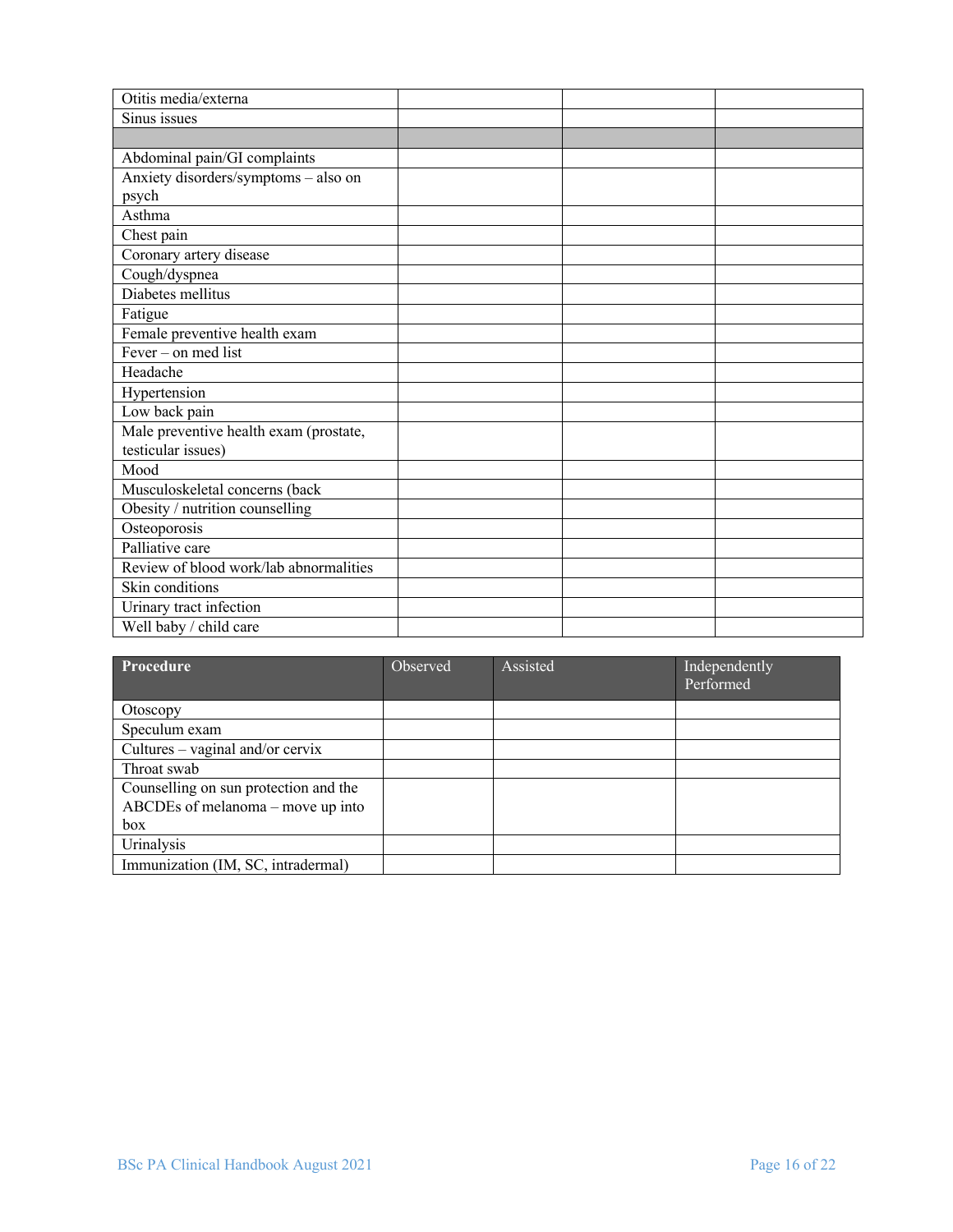# **Emergency Medicine**

### **Overview**

The Emergency Medicine clinical placement provides PA learners with opportunities to apply the medical theory learned during their didactic year to clinical practice by continuing to develop competence in clinical and procedural skills. The overall goal of the Emergency Medicine clinical practicum experience is for the PA Learner to develop the fundamental competencies required for the evaluation and management of patients with emergent conditions in the ER setting. The intended experience is to provide in-depth exposure to conditions, illnesses and injuries sustained by children and adults that necessitate emergency care. The educational experiences should emphasize the continued development of competencies in patient assessment, diagnostic techniques and procedures essential to patient care in the emergency setting.

### **Clinical Environment**

The preferred setting for this placement is a primary or secondary level health care centre in which the PA learner is paired with an ER physician. Opportunities for clinical learning with allied health providers and alongside other healthcare learners are encouraged.

#### **Work and Call Schedule**

PA Learners are expected to complete day, evening and at least one weekend shift during this placement.

#### **End Rotation Exam**

At the completion of the rotation, a proctored End Rotation Exam is to be completed by each learner. The learner will require computer and internet access.

|                                   | 88                   |                     |                          |  |
|-----------------------------------|----------------------|---------------------|--------------------------|--|
| <b>Encounters/Diagnosis</b>       | Level of Involvement |                     |                          |  |
|                                   | Discussed /w         | Observed Patient /w | Assessed Patient /w this |  |
|                                   | Preceptor            | this Condition      | Condition                |  |
| Abdominal pain                    |                      |                     |                          |  |
| Acute pain management             |                      |                     |                          |  |
| Altered level of consciousness    |                      |                     |                          |  |
| Anaphylaxis/allergic reaction     |                      |                     |                          |  |
| Arrhythmia                        |                      |                     |                          |  |
| Chest pain                        |                      |                     |                          |  |
| First trimester bleeding          |                      |                     |                          |  |
| Fracture/sprain                   |                      |                     |                          |  |
| Headache                          |                      |                     |                          |  |
| Hypotension/shock                 |                      |                     |                          |  |
| Overdose/toxicology               |                      |                     |                          |  |
| Seizures                          |                      |                     |                          |  |
| Shortness of breath/hypoxia/apnea |                      |                     |                          |  |
| Testicular torsion/male genital   |                      |                     |                          |  |
| conditions                        |                      |                     |                          |  |
| Trauma                            |                      |                     |                          |  |

#### **EMERGENCY MEDICINE - – Required Case Logging**

| Procedure                      | Observed | Assisted | Independently<br>Performed |
|--------------------------------|----------|----------|----------------------------|
| Airway assessment/management   |          |          |                            |
| Cardiac monitor placement      |          |          |                            |
| Casting/splinting              |          |          |                            |
| CXR interpretation             |          |          |                            |
| ECG interpretation             |          |          |                            |
| Extremity X-ray interpretation |          |          |                            |
| Suturing/knot tying            |          |          |                            |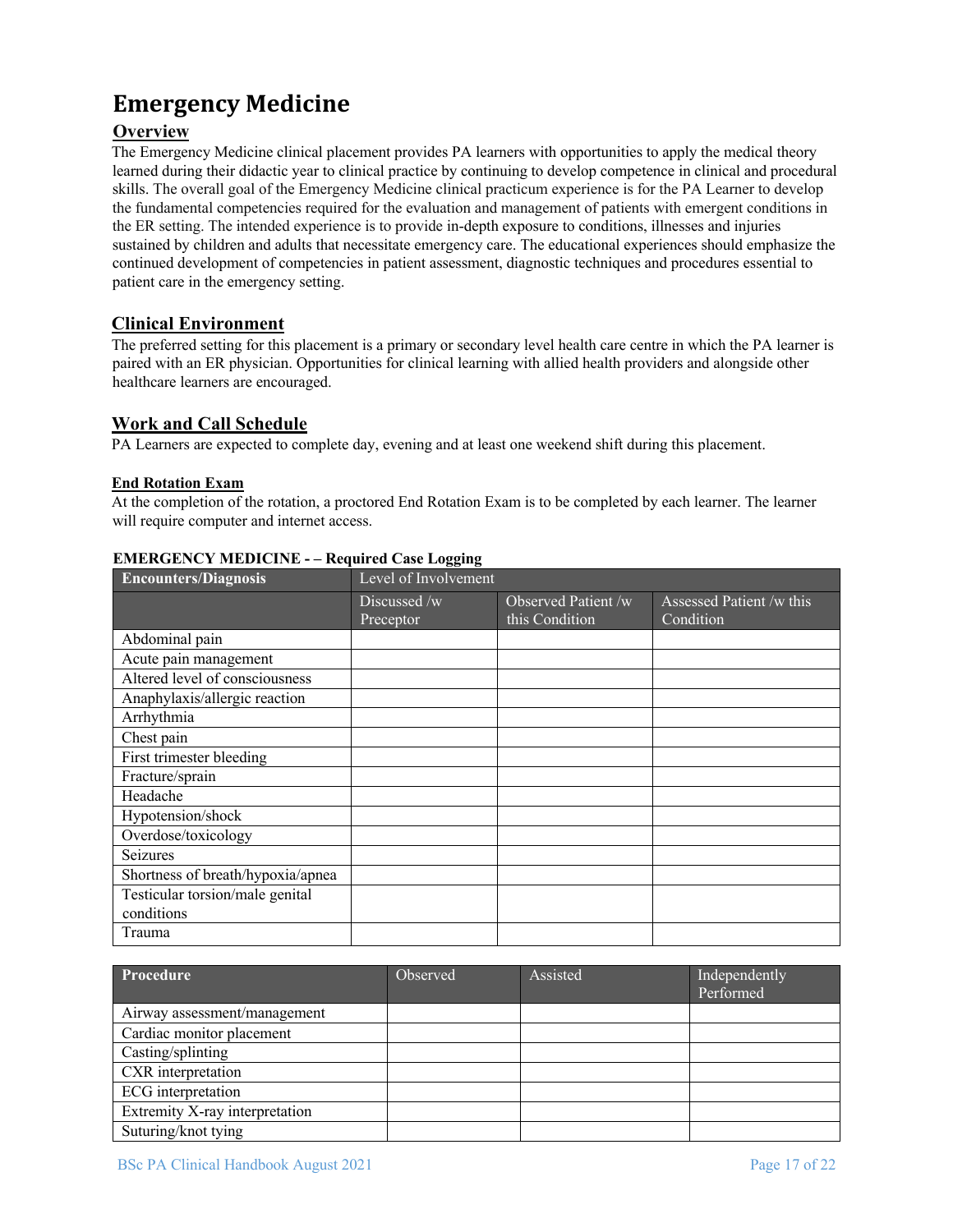# **General Surgery**

#### **Overview**

The General Surgery placement provides PA learners with opportunities to apply the medical theory learned during their didactic year to clinical practice by continuing to develop competence in clinical and procedural skills. This clinical placement provides an orientation to patients of various ages with surgically manageable diseases and conditions. The emphasis of the learning experience is on the evaluation of the surgical patient, determination for surgical referral, preparation of patients for surgery, assistance during the pre-, intra- and post-operative periods and management of common, serious and life-threatening complications and conditions.

#### **Clinical Environment**

The preferred setting for this placement is a primary or secondary level health care centre in which the PA learner is paired with a general surgeon and where the primary duties of the PA Learner are in assessment of new clinic patients and cases referred from the emergency department. Opportunities for clinical learning with allied health providers and alongside other healthcare learners are encouraged. A **minimum** of **one half-day** training with a wound care team is required.

#### **Work and Call Schedule**

The PA Learner is expected to work the same shift schedule as their preceptor; this may include day, evenings and weekends. The call schedule is in accordance with the clinical supervisor's own call schedule, but should be no more than 1 in 4. If the call duty goes past midnight, the PA Learner should be allowed to leave by noon the following day. If the call duty ends before midnight, the PA Learner is expected to work a normal shift the following day.

#### **End Rotation Exam**

At the completion of the rotation, a proctored End Rotation Exam is to be completed by each learner. The learner will require computer and internet access.

#### **SURGERY – Required Case Logging**

| Encounters/Diagnosis                 | Level of Involvement |                          |                    |
|--------------------------------------|----------------------|--------------------------|--------------------|
|                                      | Discussed /w         | Observed Patient /w this | Assessed Patient/w |
|                                      | Preceptor            | Condition                | this condition     |
| Acute abdomen (ex. Appendicitis,     |                      |                          |                    |
| bowel obstruction)                   |                      |                          |                    |
| Postoperative electrolyte management |                      |                          |                    |
| Postoperative fever                  |                      |                          |                    |
| Postoperative urine output           |                      |                          |                    |
| management                           |                      |                          |                    |
| Trauma                               |                      |                          |                    |
| Tumour/malignancy                    |                      |                          |                    |
| Wound care                           |                      |                          |                    |

| Procedure                          | <b>Observed</b> | Assisted | Independently<br>Performed |
|------------------------------------|-----------------|----------|----------------------------|
| Foley catheter insertion           |                 |          |                            |
| Laparotomy/laparoscopy             |                 |          |                            |
| Preoperative assessment            |                 |          |                            |
| Suturing/knot tying/staple removal |                 |          |                            |
| Wound closure/dressing/care        |                 |          |                            |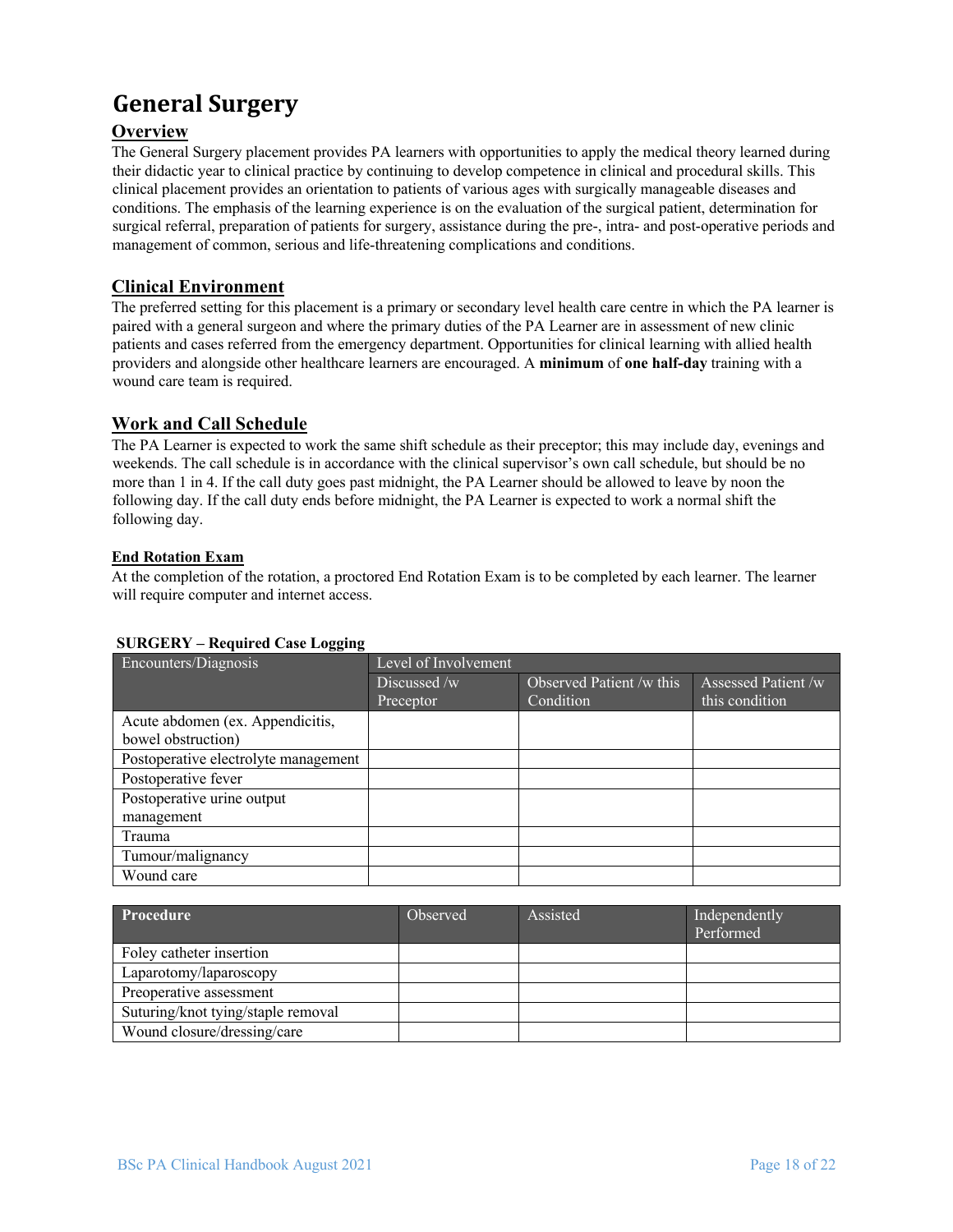# **Internal Medicine/Hospitalist**

#### **Overview**

The Internal Medicine/Hospitalist placement provides PA learners with opportunities to apply the medical theory learned during their didactic year to clinical practice by continuing to develop competence in clinical and procedural skills. The intended experience is to provide in-depth exposure to conditions and illnesses that necessitate in-patient care as well as exposure to the processes of ambulatory care in the discipline of the internal medicine (non-surgical) adult patient. The educational experiences should emphasize the continued development of competencies in patient assessment and management essential to in-patient care in both acute and long-term care facilities.

#### **Clinical Environment**

The preferred setting for this clinical placement is a community hospital in which the PA learner is paired with a general internist and/or a hospitalist. Opportunities for clinical learning with allied health providers and alongside other healthcare learners are encouraged.

#### **Work and Call Schedule**

The PA Learner is expected to work the same shift schedule as their preceptor; this may include day, evenings and weekends. The call schedule is in accordance with the clinical supervisor's own call schedule, but should be no more than 1 in 4. If the call duty goes past midnight, the PA Learner should be allowed to leave by noon the following day. If the call duty ends before midnight, the PA Learner is expected to work a normal shift the following day.

#### **End Rotation Exam**

At the completion of the rotation, a proctored End Rotation Exam is to be completed by each learner. The learner will require computer and internet access.

| <b>Encounters/Diagnosis</b>          | Level of Involvement |                          |                     |
|--------------------------------------|----------------------|--------------------------|---------------------|
|                                      | Discussed /w         | Observed Patient /w this | Assessed Patient /w |
|                                      | Preceptor            | Condition                | this Condition      |
| Altered level of consciousness       |                      |                          |                     |
| Anemia                               |                      |                          |                     |
| Asthma                               |                      |                          |                     |
| Chest Pain (acute)                   |                      |                          |                     |
| Chronic pain management              |                      |                          |                     |
| Congestive heart failure             |                      |                          |                     |
| <b>COPD</b>                          |                      |                          |                     |
| Diabetes mellitus type 1             |                      |                          |                     |
| Diabetes mellitus type 2             |                      |                          |                     |
| Electrolyte disturbance              |                      |                          |                     |
| Fever                                |                      |                          |                     |
| Gastrointestinal bleeding/GI disease |                      |                          |                     |
| Hepatobiliary disease                |                      |                          |                     |
| Hypertension, acute                  |                      |                          |                     |
| Hypertension, chronic                |                      |                          |                     |
| Peripheral vascular disease          |                      |                          |                     |
| Pneumonia                            |                      |                          |                     |
| Renal failure/kidney injury or       |                      |                          |                     |
| stone/kidney disease                 |                      |                          |                     |
| Seizure                              |                      |                          |                     |
| Stroke/TIA                           |                      |                          |                     |
| Thrombosis                           |                      |                          |                     |
| Weakness/paresis/paralysis           |                      |                          |                     |

#### **MEDICINE – Required Case Logging**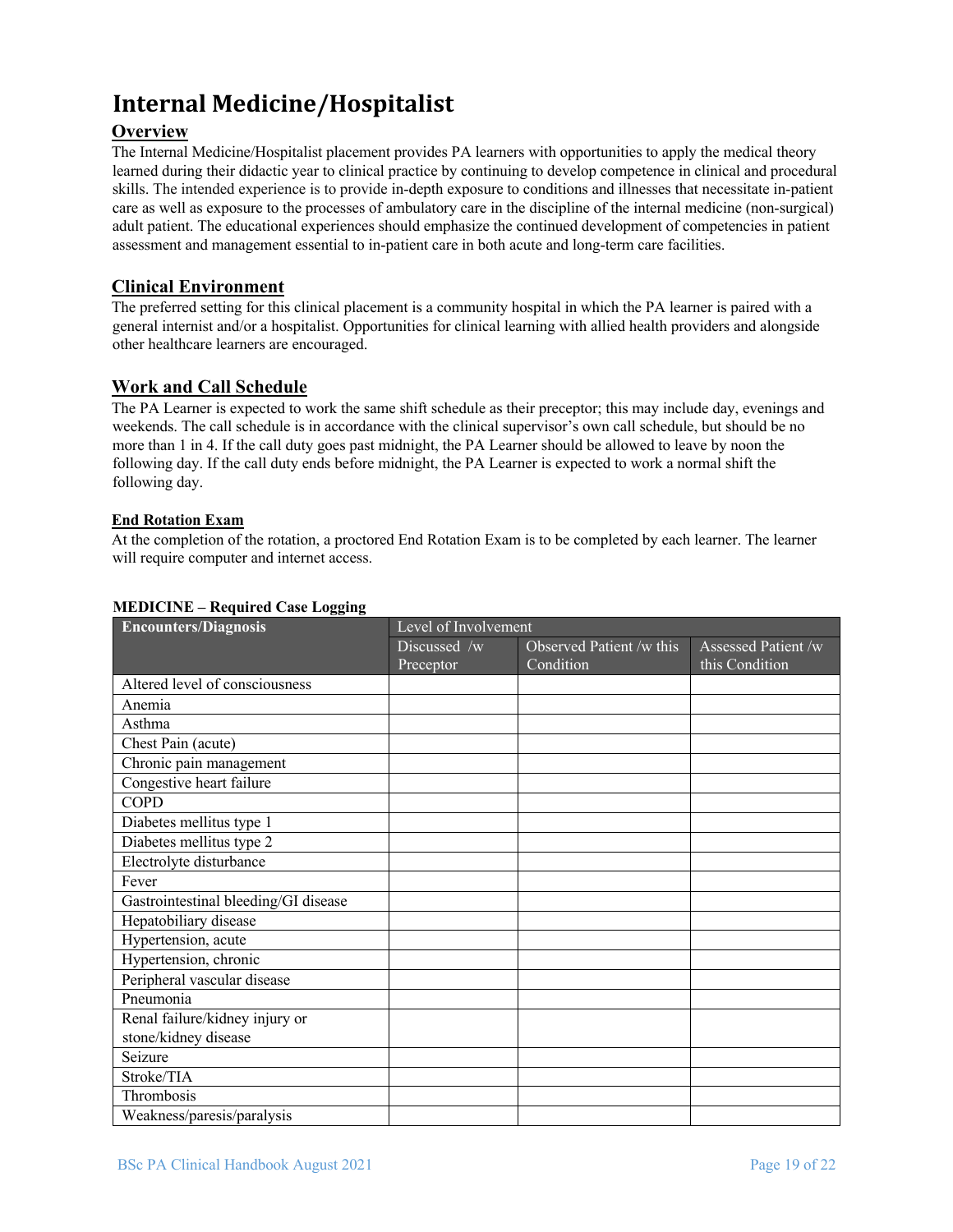| Procedure                             | Observed | Assisted | Independently<br>Performed |
|---------------------------------------|----------|----------|----------------------------|
| Blood gas interpretation (arterial or |          |          |                            |
| venous)                               |          |          |                            |
| Code blue/resuscitation               |          |          |                            |
| CXR interpretation                    |          |          |                            |
| ECG interpretation                    |          |          |                            |
| Family meeting for care planning      |          |          |                            |
| Nasogastric tube placement            |          |          |                            |
| Venipuncture                          |          |          |                            |

# **Paediatrics**

### **Overview**

The Paediatrics clinical placement provides PA learners with opportunities to apply the medical theory learned during their didactic year to clinical practice by continuing to develop competence in clinical and procedural skills. The intended experience is to provide in-depth exposure to the spectrum of conditions and issues associated with the paediatric population as well as routine newborn and well-child care. Experiences should include paediatric patients of all ages, including adolescents. The educational experiences should emphasize the continued development of competencies in patient assessment and management essential to the care of babies and children at a generalist level, in both in and outpatient settings.

#### **Clinical Environment**

The preferred setting for this placement is primarily in a primary care paediatric practice in which the PA Learner is paired with a generalist paediatrician. At least fifty percent of the placement should be spent in the ambulatory care setting. Opportunities for clinical learning in Paediatric ER, walk-in clinics, acute care hospitals and outreach clinics for special populations are encouraged.

#### **Work and Call Schedule**

The PA Learner is expected to work the same shift schedule as their preceptor; this may include day, evenings and weekends. The call schedule is in accordance with the clinical supervisor's own call schedule, but should be no more than 1 in 4. If the call duty goes past midnight, the PA Learner should be allowed to leave by noon the following day. If the call duty ends before midnight, the PA Learner is expected to work a normal shift the following day.

#### **End Rotation Exam**

At the completion of the rotation, a proctored End Rotation Exam is to be completed by each learner. The learner will require computer and internet access.

#### **PAEDIATRICS – Required Case Logging**

| Encounters/Diagnosis                   | Level of Involvement |                     |                    |
|----------------------------------------|----------------------|---------------------|--------------------|
|                                        | Discussed w/         | Observed Patient /w | Assessed Patient/w |
|                                        | Preceptor            | this Condition      | this Condition     |
| Abdominal pain (acute or chronic)      |                      |                     |                    |
| Adolescent history                     |                      |                     |                    |
| Anemia                                 |                      |                     |                    |
| Assessment of puberty                  |                      |                     |                    |
| Behavioural concerns                   |                      |                     |                    |
| Breast feeding problems                |                      |                     |                    |
| Dehydration                            |                      |                     |                    |
| Dermatitis (atopic/contact/seborrheic) |                      |                     |                    |
| Development concerns                   |                      |                     |                    |
| Fever                                  |                      |                     |                    |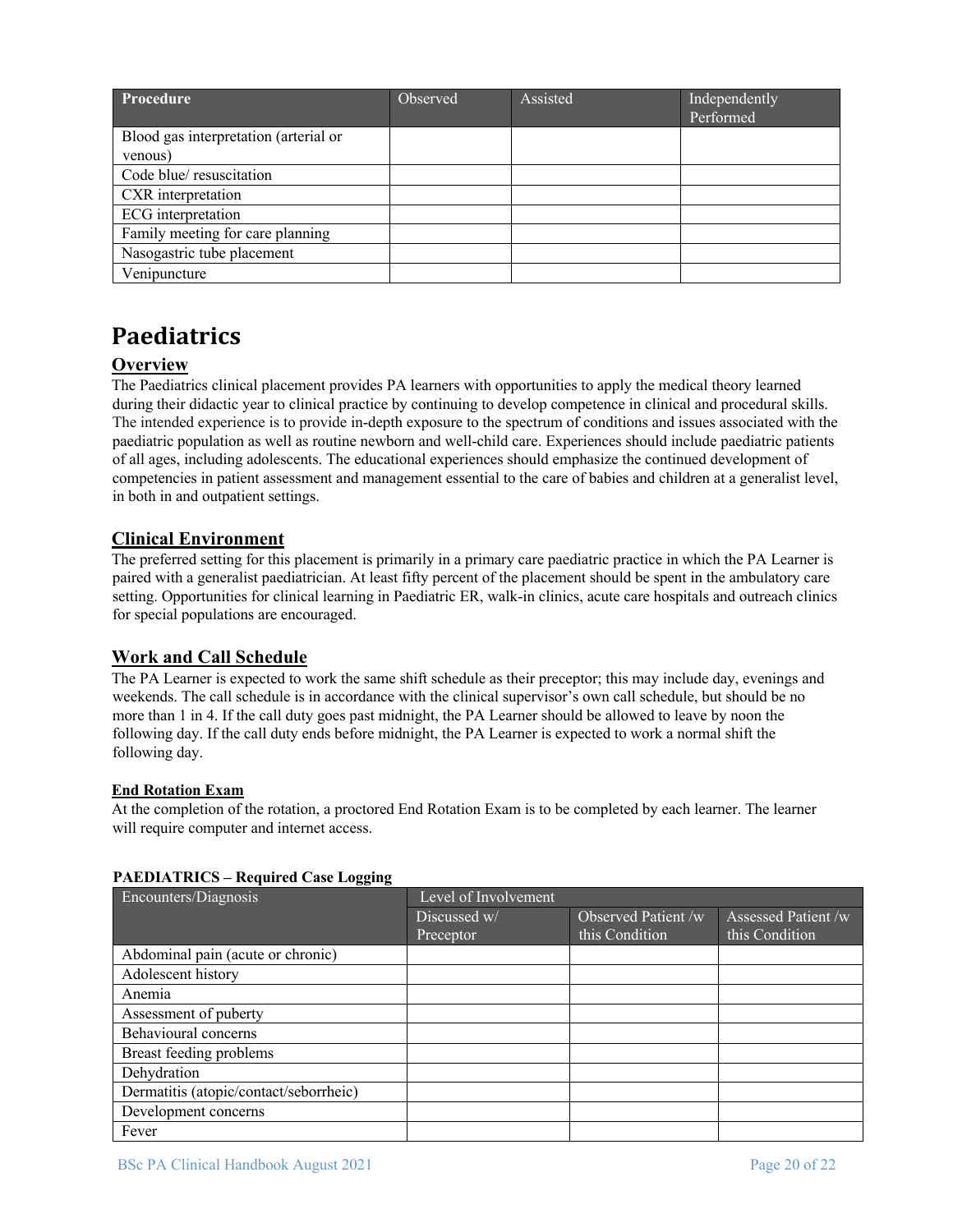| Growth/nutrition problem/FTT |  |  |
|------------------------------|--|--|
| Heart murmur                 |  |  |
| Jaundice                     |  |  |
| Newborn care                 |  |  |
| Otitis media                 |  |  |
| Rash (viral)                 |  |  |
| Respiratory illness          |  |  |
| Seizure                      |  |  |
| Tonsillitis                  |  |  |
| Urinary tract infection      |  |  |

| <b>Procedure</b>                 | Observed | Assisted | Independently Performed |
|----------------------------------|----------|----------|-------------------------|
| Injection IM                     |          |          |                         |
| Injection SC                     |          |          |                         |
| Plot/interpret growth parameters |          |          |                         |
| Throat swab                      |          |          |                         |

# **Mental Health/Psychiatry**

## **Overview**

The Mental Health/Psychiatric placement provides PA learners with opportunities to apply the medical theory learned during their didactic year to clinical practice by continuing to develop competence in clinical skills. The intended experience is to provide in-depth exposure to the spectrum of patients with common psychiatric conditions and to the behavioural components of health, disease and disability. Social, economic, cultural and environmental variables that may act as predisposing, precipitating and perpetuating factors to mental illness are to be highlighted.

The educational experiences should emphasize the consolidation of the achievement of excellence in communication skills development, the utilization of a patient-centered approach in establishing a therapeutic relationship, and the promotion of mental health wellness. PA Learners are expected to perform patient assessments (history taking and mental status examination) and develop competencies in recognizing and categorizing psychiatric disturbances, developing techniques for early intervention and understanding of the role of psychiatric referral.

#### **Clinical Environment**

The preferred setting for this placement is a primary or secondary level health care center in which the PA is paired with a generalist psychiatrist. The preferred environment is an outpatient setting with opportunity for consultation to other services. Observation of psychotherapy sessions and group therapy sessions is recommended. Opportunities for clinical learning with allied health providers (nurses, social workers, psychologists, family physicians, etc.) and alongside other healthcare learners are encouraged.

#### **Work and Call Schedule**

The PA Learner is expected work the same shift schedule as their preceptor; this may include day, evenings and weekends. The call schedule is in accordance with the clinical supervisor's own call schedule, but should be no more than 1 in 7. If the call duty goes past midnight, the PA Learner should be allowed to leave by noon the following day. If the call duty ends before midnight, the PA Learner is expected to work a normal shift the following day.

#### **End Rotation Exam**

At the completion of the rotation, a proctored End Rotation Exam is to be completed by each learner. The learner will require computer and internet access.

#### **PSYCHIATRY – Required Case Logging**